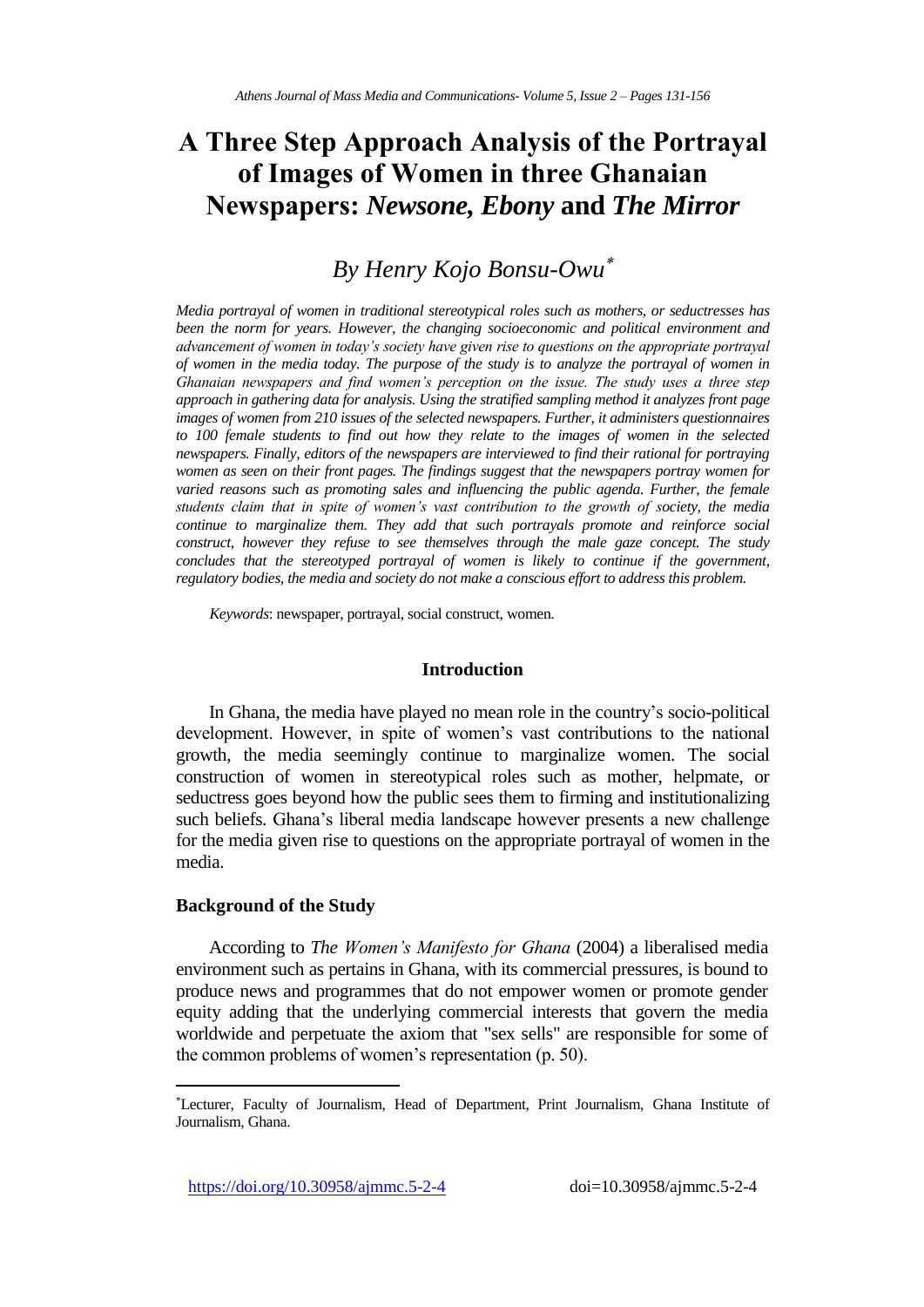Treise, Weigold, Conna and Garrison (1994) add that the media fail to echo the changing roles of women and rather focus on them as sex objects, "happy homemakers"; incompetent, inferior and as subordinates to men. Therefore, not only are women underrepresented by the mass media, but they are also depicted unrealistically (p. 61).

# Olorunpomi (2011) adds that

…it is quite offensive for (the media) to put such pictures on the pages of a newspaper, bearing in mind that we have not only an adult audience but also a youth audience. It goes to show we need to start monitoring what comes out of the media (para. 4).

## **Problem Statement**

The level of social, economic, political and academic achievements of women in the 21st century seem to suggest they would no longer be limited by their gender or steered into traditional roles (Paynter, 2011). However, studies by Anderson and Hamilton (2005), Diekman and Murnen (2004), Gooden and Gooden (2001), as cited in Paynter (2011) show that the media continue to portray images which stereotype women negatively.

Furthermore, studies by Blaha (2009), Cronn-Mills (2009), Ranchod (2007) which focused on the representation of women in magazine advertisements recommend further studies in a range of print media sources including newspapers so as to present a wider picture of the portrayal of women in the print media.

Though there exist lots of studies on newspaper portrayal of women (Olorunpomi, 2011; Jooste, 2007; Nwagbara, 2006; Potter, 1985) works cited within the Ghanaian context (Zaney, 2012; Quainoo, 2011; Zwennes, 1996; Mensa-Bonsu, 1992) tend to focus on state-owned newspapers such as the *Daily Graphic*, *Ghanaian Times*, *Spectator* and *The Mirror*. This study thus seeks to bridge the gap by analyzing the media's portrayal of women from three angles, firstly from the perspective of both private and state-owned newspapers. Additionally, it addresses the issue from the perspective of women themselves as most of the previous studies (Kang, 1997; Goffman, 1978) tend to look at the issue from the perspective of the male gaze, and finally from the perspective of editors of the newspapers.

#### **Objective of the Study**

The study's main objective is to analyze the portrayal of women in Ghanaian newspapers. The specific objectives of the study are as follows:

- 1. To explore how women are portrayed in the print media.
- 2. To investigate how women relate to the images of women as portrayed by the print media.
- 3. To find the rational for the portrayal of women in the newspapers.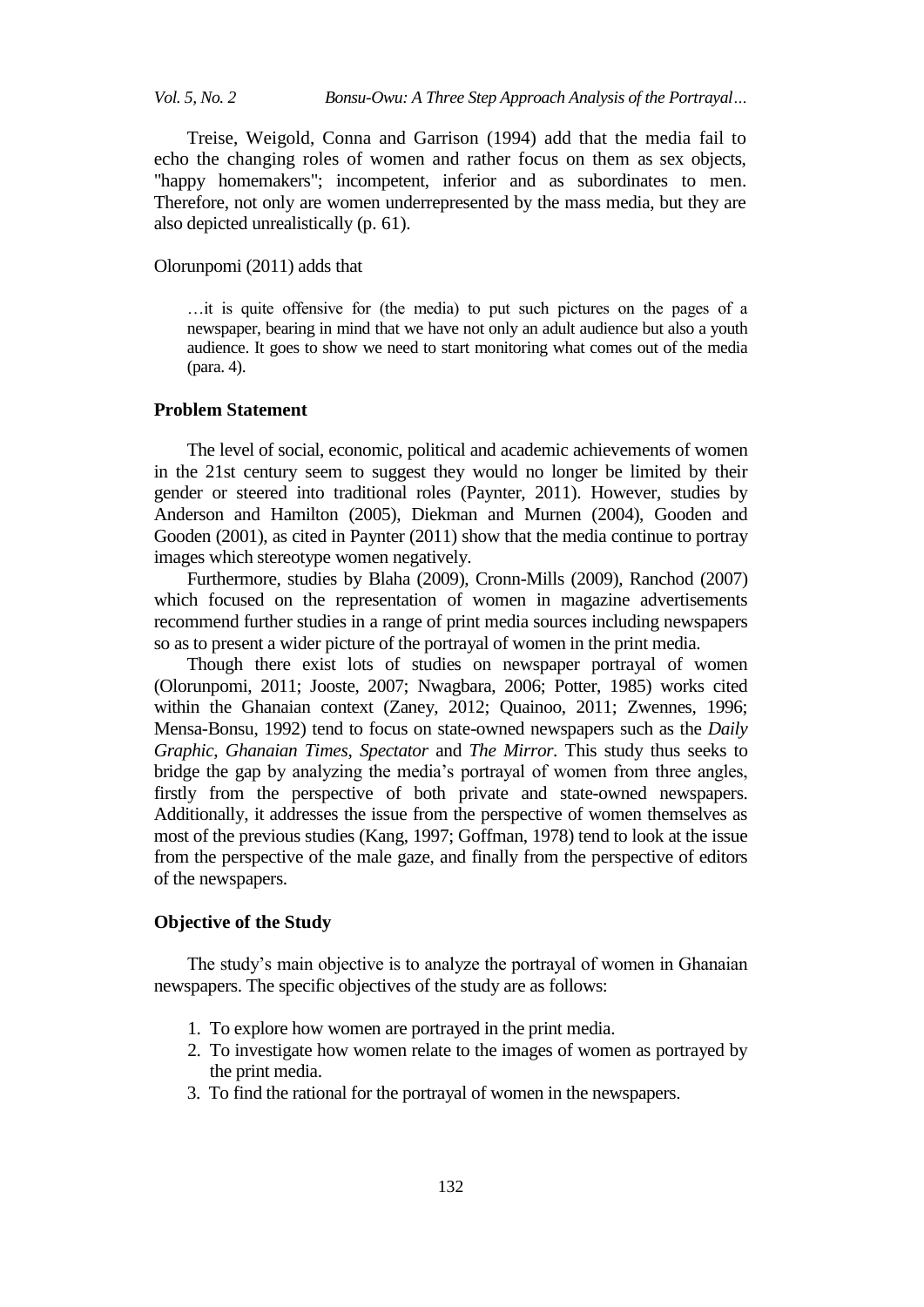### **Research Questions**

- 1. How are women portrayed in the print media?
- 2. How do women relate to the images of women as portrayed by the print media?
- 3. What is the rational for the portrayal of women in the print media?

#### **Significance of the Study**

The ability of the print media to inform and influence our basic thoughts, persuade and shape our beliefs gives it power over society (Thurm, 2001). It is therefore significant to look at the issue of the portrayal of women in newspapers as it will help shape society and indicate the importance of women in society. The study also provides insights into how women themselves react to such images that represent the diverse roles of the contemporary women.

Socially the study aims at creating consciousness of the place of the 21st century woman in nation building, and communicate to the public that the contemporary woman has gone beyond the traditional stereotype of being a home keeper or sex object for sale to become assertive and development minded and that they can be as resourceful and intelligent as any man.

#### **Scope of the Study**

The study is limited to images (pictures) from the front pages of two private owned Ghanaian newspapers *Newsone* and *Ebony* and a national weekly newspaper *The Mirror* over a five year period 2012-2017. The study also questions the rational for the portrayal of women in the print media from the viewpoint of the editors of the newspapers and how women also see such portrayals.

#### **Literature Review**

The review is categorized under the following sub-headings: The role of the media, Media and portrayal of women, Portrayal of women by newspapers, Stereotyping women in the print media, Women empowerment and Feminists' perception.

# **The Role of the Media**

In an age of information and technological advancement the role of the media has gone far beyond the supply of information to giving them the power to create reality. Therefore by gradually shaping public opinion, personal beliefs and even people᾽s self-perceptions, media influences the process of socialization and shapes ideology and thinking (Chopra, 2008). One such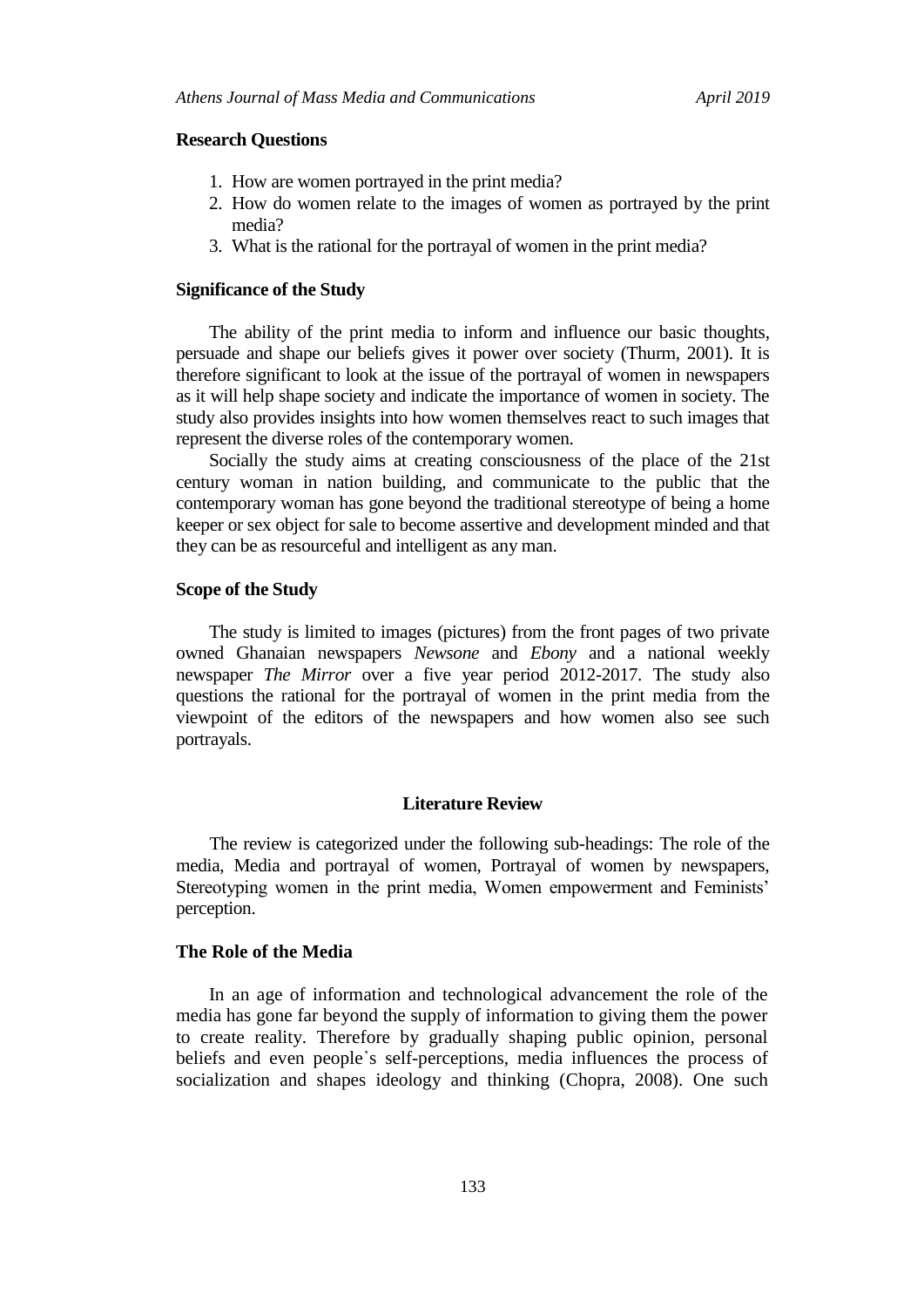important media is the newspaper which continues to play a very significant role in the development of many countries the world over (Quainoo, 2011).

As gatekeepers of information, the media to a large extent regulate what we see and know by deciding what programmes to air, what news stories to feature, what images to show and how to represent people, issues and events (Woods 1994, as cited in Hammond, 1999).

## **Stereotyping Women in the Print Media**

According to Abbam (1975), as cited in Gallagher (n.d., p. 15), the newspaper "has become more commercial and lively, partly through the use of women on its covers as sales bait". Quainoo (2011) adds that the Editorial Board of *The Mirror* over a decade ago adopted reader-oriented measures, one of it being the use of pretty faces of women on its cover pages to attract readership because of the perception that women are more attractive to readers.

Wella, Burnett and Moriarty (1992) define stereotyping as "presenting a group of people in an unvarying pattern that lacks individuality and often reflects popular misconceptions" (as cited in Nwagbara, 2006, p. 21).

Goffman (1978), as cited in Kang (1997), mentions that women are portrayed as weak via five categories, Relative Size (women shown smaller or lower, relative to men), Feminine Touch (women constantly touching themselves), Function Ranking (occupational), Ritualization of Subordination (proclivity for lying down at inappropriate times, etc.), and Licensed Withdrawal (women never quite a part of the scene, possibly via far-off gazes).

Kang (1997) introduces two more categories, Body Display as well as Independence and Self-Assertiveness. He states under Body Display that occasionally magazine advertisements show little pigeonholing of women in terms of relative size, feminine touch, function ranking, ritualization of subordination, and licensed withdrawal, the female models on the other hand show high degree of nudity which is another important way of stereotyping.

## **Reducing Stereotype Roles of Women**

 $\overline{a}$ 

According to Nwagbara (2006), the call for a reversal in the stereotyping of women "would not have been necessary were stereotypes not dangerous. They are usually built on half-truths, distortions, sometimes untrue premises and this is made worse by the fact that stereotypes are resistant to change" (p. 24). Thus one can only imagine the effect such continuous exposure of the public to this kind of information will have on them. "In that circumstance, people will very easily come to accept lie for fact and myth for reality" (Nwagbara, 2006, p. 24).

Baldwin (1999), as cited in Thurm (2001), exploring sexualized imagery as power in advertising, focus on semiotic signifiers and how advertising and programming provide some of the social cues in the construction of  $\text{Self}^1$ . Thurm (2001, p. 15) further mentions that "girls negotiate and construct their own

<sup>&</sup>lt;sup>1</sup>Herbert Blumer theorizes that the Self exists because the individual can respond to himself as an object. It is one of Blumer's three cardinal concepts (Society, Self and Mind).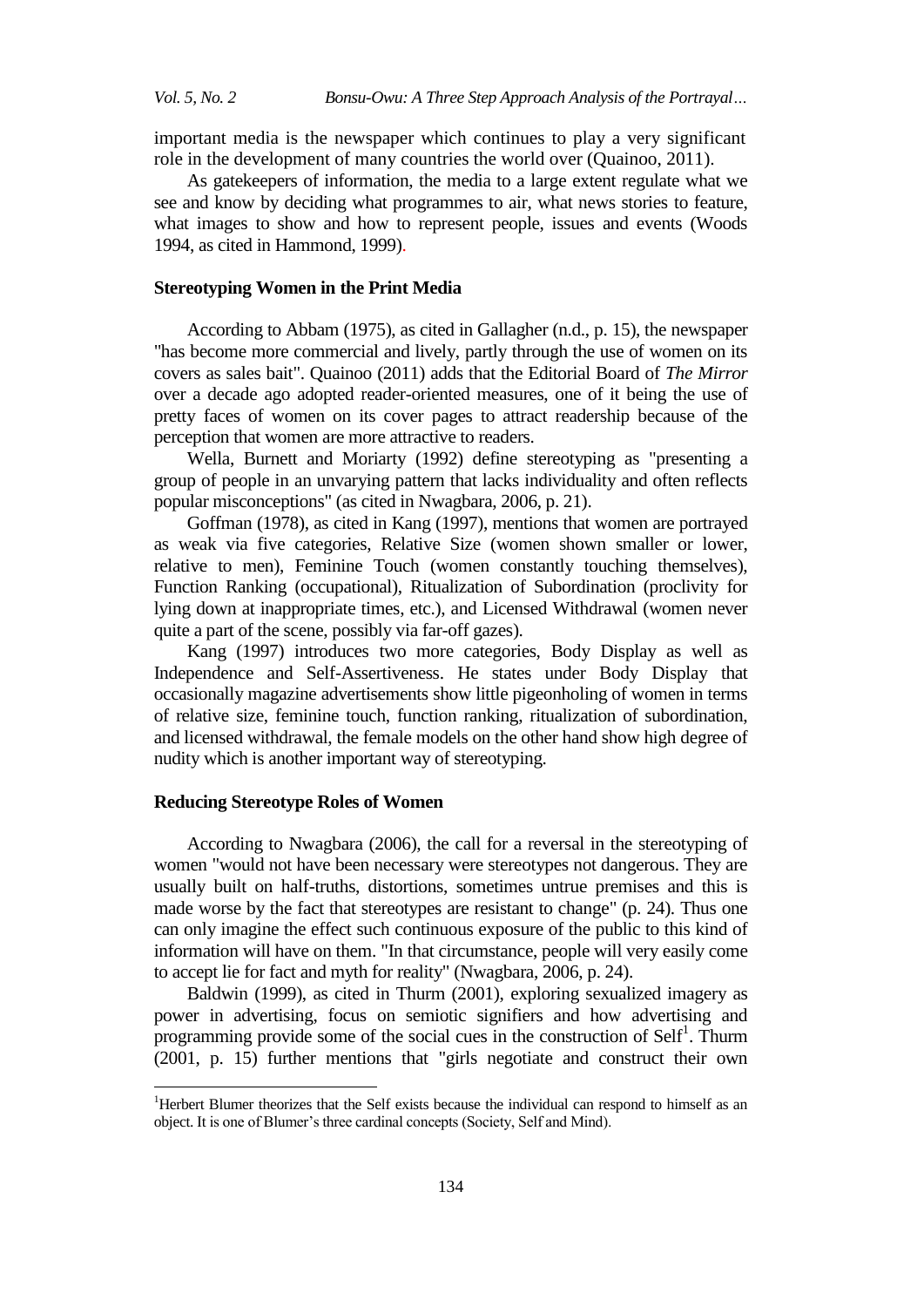gendered identities through different definitions of what it means to be a woman from the media", and Nwagbara (2006, p. 24) mentions that "herein in lies the real danger in stereotyping".

Some studies however indicate a gradual change in the stereotypical roles of women. Nwagbara (2006) adds that African women can be as intellectually capable as men if given the opportunity. Some of them serve as chief executives of large conglomerates, some hold sensitive political positions, a lot of them work outside the home, others are established business magnates while others are involved in varied lucrative ventures.

# **Feminist Perspective**

Paglia (1992), as cited in Zimmerman and Dahlberg (2008, p. 72), notes that:

Third wave feminists now stress a new feminism; one that is not stiff and oldfashioned, but bold, fun, and in line with popular culture. This feminism embraces sexuality. It views sex as power. It separates women from men and sees women as the dominant sex.

Obenewaa (2007) also contends that a woman's right to respect, and equal treatment, and to be seen as a useful member of society has nothing to do with her sexual orientation. She adds that Ghanaian women are capable actors, and can demand equal rights from the state without giving in to the impositions of society's patriarchs.

# **Methodology**

This research is based on an analysis of only photographs of women appearing on the front pages of two Ghanaian privately owned newspapers, *Newsone and Ebony*, and a state-owned weekly, *The Mirror*. It should therefore be noted that all other texts such as banner headlines, captions and copy text were not considered in this study. The sampling frame selected for this study was over a five year period from 2012 to 2017.

The study referred to categories used by previous researchers such as Blaha (2009), Cronn-Mills (2009), Ranchod (2007), and Kang (1997).

# **Research Approach**

 $\overline{a}$ 

The study employed the mixed method approach to enhance its credibility. Furthermore, to increase the reliability of its findings the study employed triangulation<sup>2</sup>. Images of women on the front pages of the three newspapers are

<sup>&</sup>lt;sup>2</sup>Triangulation in qualitative research has come to mean a multimethod approach to data collection and data analysis. The basic idea underpinning the concept of triangulation is that the phenomena under study can be understood best when approached with a variety or a combination of research methods. Triangulation is most commonly used in data collection and analysis techniques, but it also applies to sources of data (Given, 2008, p. 892).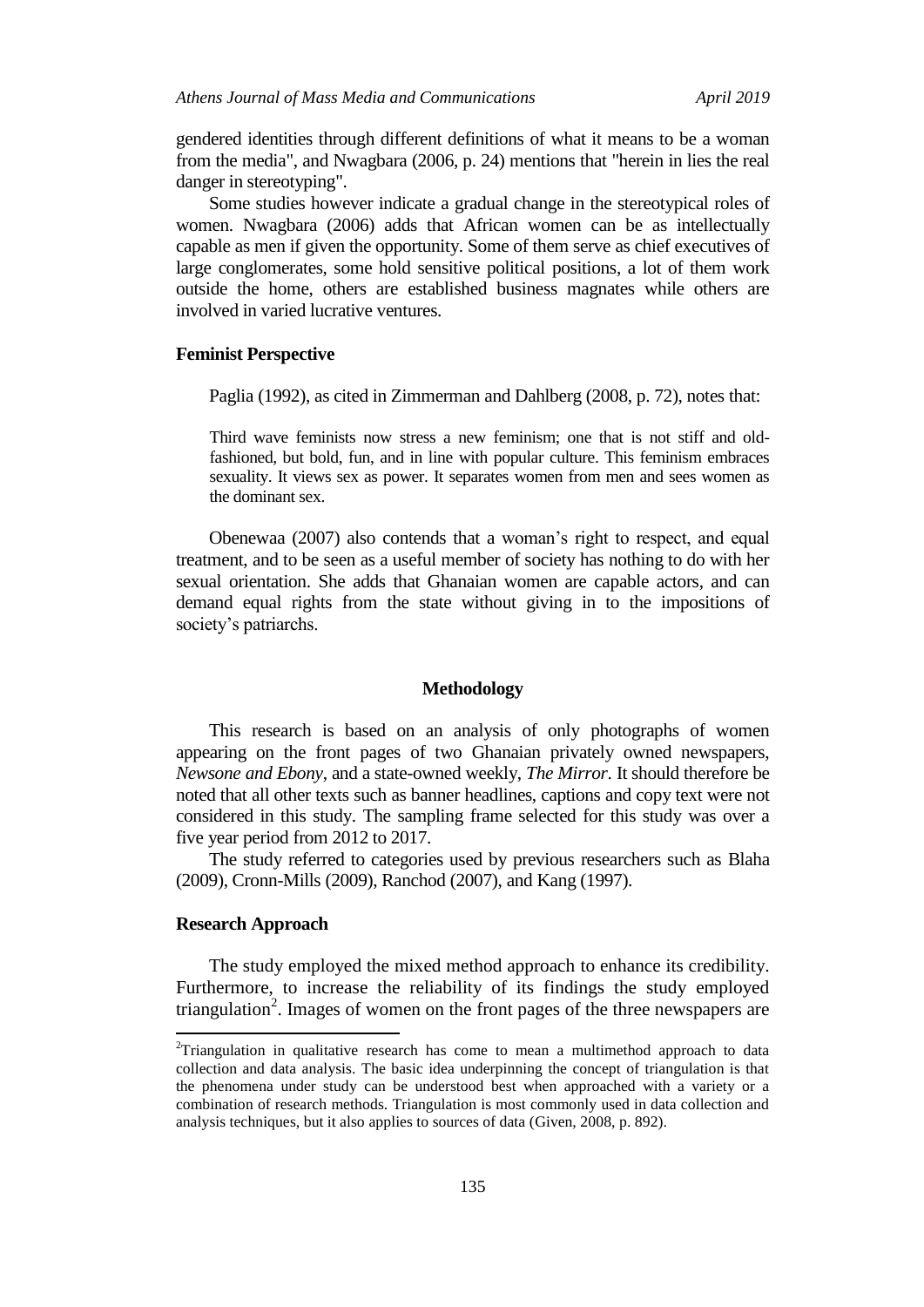analyzed and interpreted bringing out the most recurring categories and themes as portrayed by the three newspapers. Additionally, editors of two of the three newspapers, *Newsone* and *The Mirror*, were interviewed and the interviews transcribed, the approach to the interviews was unstructured; to make room for the interviewees' own perspectives on the issue at stake. Additionally the study used tables and figures in presenting the findings of the coders and that of survey questions posed randomly to female students of the Ghana Institute of Journalism to find out how they relate to the images of women as portrayed in the selected newspapers. It must however be noted that the tables and figures in this study were not subjected to strict quantitative statistical analysis but were used to generate frequencies and percentages which aided in the analysis of data.

## **Research Design**

The research employed a five step procedure from the book, *Investigating Communication: An Introduction to Research Methods* (Frey, Botan, Friedman & Kreps, 1991, as cited in Cronn-Mills, 2009). The step by step procedure includes: Selecting texts, determining the unit of analysis, developing content categories, coding units and analyzing the data.

# **Selecting Text**

A purposive sampling method was used to select the sample. Since the focus of the study was to examine the portrayal of women in newspapers, *Paradigmatic*  Case Sampling<sup>3</sup> one of the several methods of purposive sampling as cited by Given (2008) in the *Sage Encyclopedia* (p. 697) was used in selecting *Newsone and Ebony* newspapers since the two newspapers seemingly mirror the portrayal of women as sex objects. Additionally, *The Mirror* newspaper, a national weekly, was purposively selected since it gives the greatest coverage on women based issues as compared to other state-owned newspapers such as *The Daily Graphic* and *The Ghanaian Times* (Asamoah, 1980). Moreover, Hammond (1999) mentions that weeklies have been generally known to cover more of stories about women.

#### **Sample Size**

 $\overline{a}$ 

In selecting the sample size Riffe, Lacy and Fico (1998), as cited in Pedersen (2002), indicate that "the most efficient stratified sampling method for inferring to a year's content for newspapers is to sample two constructed weeks from the year" (p. 307). Accordingly, two constructed weeks constituting 14 issues per newspaper were randomly chosen as the sample from each of the 3 newspapers. The total sample size for this study was 210 issues, consisting of 42 issues from each newspaper, that is, one issue per month in a

<sup>3</sup>*Paradigmatic Case Sampling*: A case is paradigmatic when it is considered the exemplar for a certain class (Given, 2008, p. 697).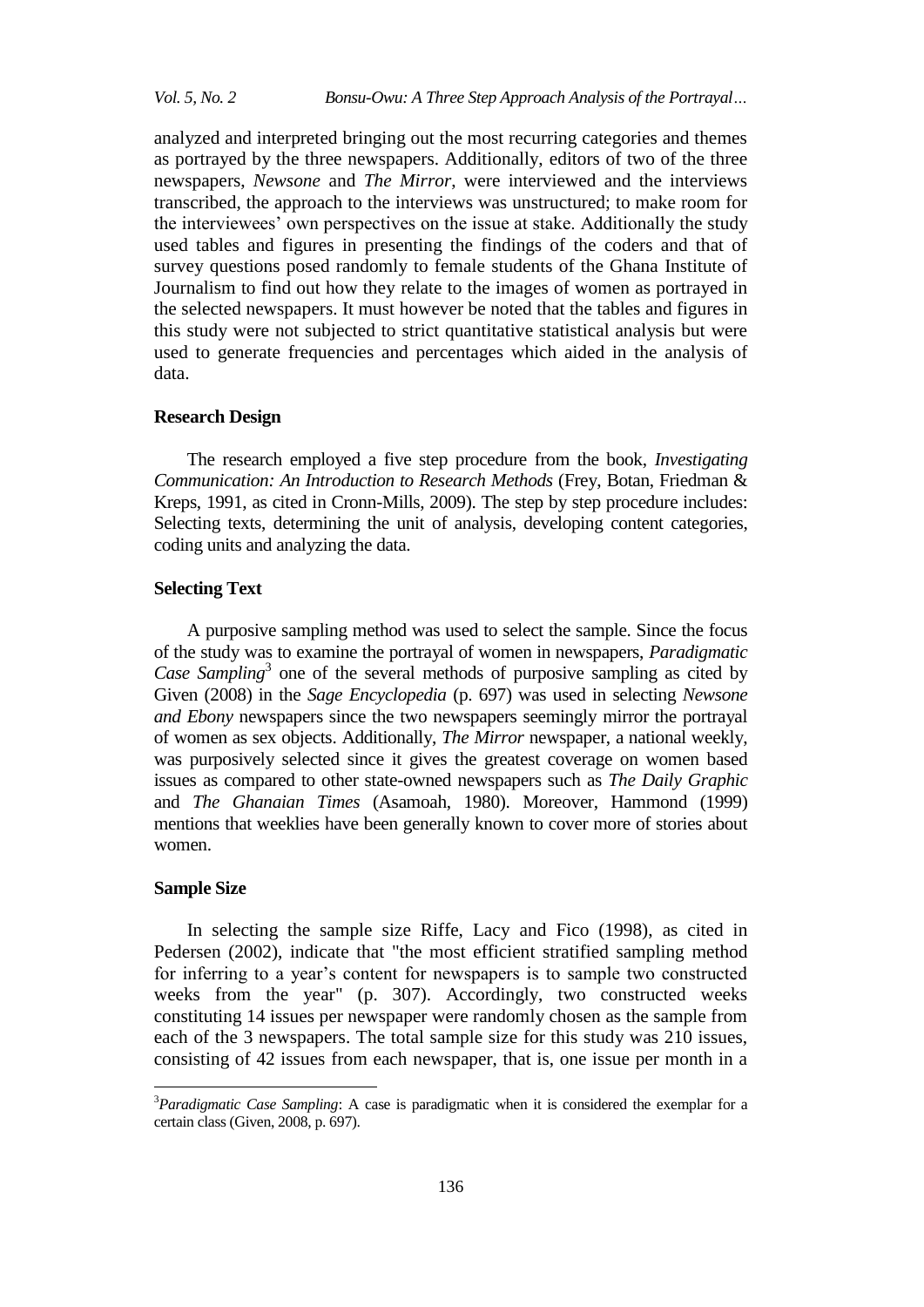given year and two additional issues from any month within the same year (Stemple, 1952, as cited in Riffe, Lacy and Fico, 1998).

As mentioned, text for the study was selected from 210 issues of the three newspapers over a five year period (2012-2017) which works out as follows:

- 1. 1 *Newsone* newspaper + 1 *Ebony* newspaper + 1 *Mirror* newspaper = 3 newspapers per month x 12 months = 36 newspapers per year.
- 2. 36 newspapers  $+ 6$  (2 additional issues per paper from any month)  $= 42$ newspapers.
- 3. 42 newspapers  $x 5$  years  $= 210$  newspapers.

According to Enu-Kwesi (2006) this process saves time and is likely to produce an unbiased sample.

#### **Determining the Unit of Analysis**

"A unit of analysis is the smallest element or indicator of the phenomenon of interest in a content analysis" 4 (Kimani 2009, p. 66). Wimmer and Dominick (2003), as cited in Kimani (2009), note that unit of analysis "might be a single word or symbol, a theme or an entire article or story" (p. 66). The broad unit of analysis for this study consisted of only images of women as presented on the front pages of the three newspapers. Where a front page carried more than one picture of a woman or women the picture which covered more space in terms of size was analyzed for the study. Text and images of men were not considered in this study. The three major themes<sup>5</sup> identified for this study are Facial Expression, Body Language and Clothing. At least one of the three themes was present in each of the newspapers. The recurring display of these themes within the selected unit of analysis, gave grounds to conducting an appropriate content analysis.

#### **Developing Content Categories**

Having identified the three major themes there was the need to place them within the most evident and prevalent content categories (Cronn-Mills, 2009). The categories were based on the kind or level of exposure of female sexuality on the front pages of the selected newspapers. The most reoccurring issues in line with Blaha's (2009) study were chosen as my six categories:

- 1. Facial Expression.
- 2. Body Language.
- 4. Percentage of Coverage.
- 5. Camera Angle.

 $\overline{a}$ 

<sup>4</sup>According to Reinard (2008, p. 302), as cited in Cronn-Mills (2009), content analysis is a research technique which is applied in defining and systematically analyzing the content of transcribed, verbal, or pictorial communication.

<sup>&</sup>lt;sup>5</sup> Frey et al. (1991) as cited in Cronn-Mills (2009) indicate that thematic units are the issues enclosed within messages.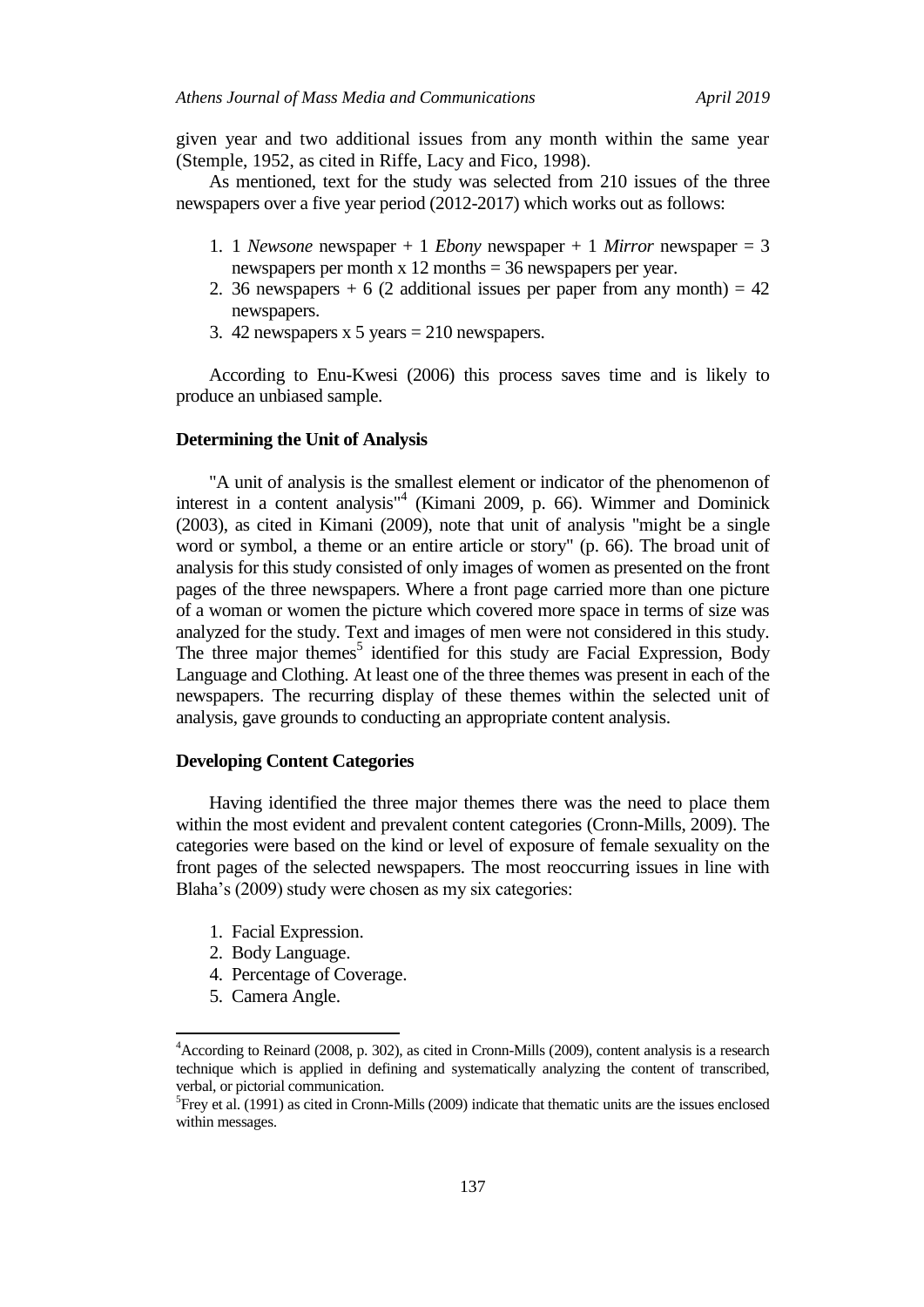- 6. Degree of Clothing.
- 7. Type of Clothing.

Additionally, subcategories<sup> $6$ </sup> were identified within each of the above categories.

# **Coding Units**

Wimmer and Dominick (2003), as cited in Kimani (2009), note that "placing a unit of analysis into a content category is called coding" (p. 67). Charmaz (1983, p. 111), as cited in Lindlof and Taylor (2002, p. 216), adds that "Codes…serve as shorthand devices to *label*, *separate*, *compile* and *organize* data". To indicate the core purpose of coding, Lindlof and Taylor (2002) note that "…coding is to mark the units of text as they relate meaningfully to categories (concepts, themes, constructs)" (p. 216). Additionally, Baran (1999, p. 352), as cited in Pawlowski (2007), describes a coding schedule as an instrument that allows a "valid and reliable category scheme to count the number of times a piece of content fits each category" (p. 41).

The coding system designed for this study looked at the diverse aspects of how female sexuality is portrayed by the three newspapers. The categories that were coded in accordance with Blaha (2009) include percentage of coverage, facial expression, body language, degree of clothing, type of clothing. The following subcategories were indicated within each of the categories:

1. Facial expression subcategories

*Neutral*: when the woman has no expression.

*Smiling*: when the woman has an open mouthed smile with teeth, or closed mouth smile.

*Seductive*: placing a finger or object in or near her mouth, blowing a kiss, red hot wet lips, sleepy sexy eyes or running her tongue over her lips. *Other*: an expression of the woman that does not fit the above categories.

*N/A*: when the expression of the woman is not visible.

2. Body language subcategories

*Courteous*: when the woman is not flaunting her body in a sexual way. *Dominant*: when the audience gets the feeling that the woman has power or authority by the way she is standing or the way her body is positioned near an object.

*Submissive*: when the woman is portrayed as a wife or mother. Or does not appear confident (head is down, shoulders were rounded down).

*Sexual*: when majority of skin is shown or the body language implies sex by placement of hands and pose of body (e.g. when the woman is in a sexual pose like sitting with her legs wide open).

*Other*: a pose that does not fit in the above categories.

1

<sup>6</sup> Subcategories as described under Coding Units.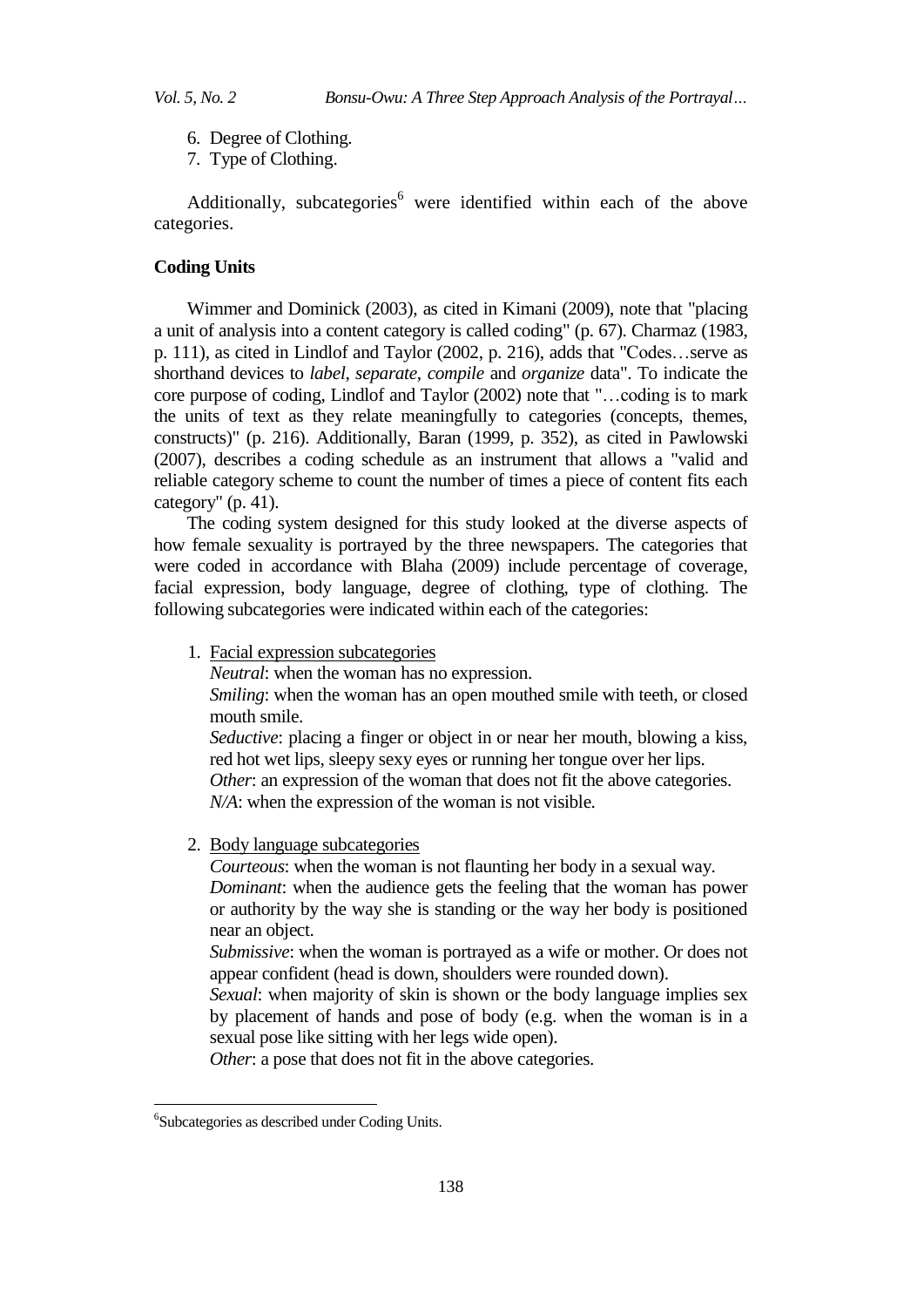3. Percent of coverage subcategories

*Full Page*: means the woman's image is more than 50% of the whole cover page.

*Half Page*: when the woman's image covers at least 50% of the page. *Quarter Page*: when the woman's image covers 25% of the page *Less than Quarter Page*: when the woman's face covers less than 25% of the page.

4. Camera angle subcategories

*90 degrees*: when the woman is looking right into the camera. *45 degrees*: when the woman's face is showing sideways

*Away from camera*: when the woman's gaze is away from the camera.

*Gaze Not Visible*: the woman's gaze was not visible, e.g. in sunglasses and head is at an angle other than 90 degrees.

5. Type of clothing subcategories

*Casual*: clothing suitable for wearing on informal occasions, e.g. jeans, mini skirt, t-shirt or blouse.

*Formal*: clothes suitable for an important occasion, office or meetings, e.g. a full-length dress or suit.

*Lingerie*: underwear, nightgown or bathrobe, a one piece or two-piece swimsuit, or bikini.

*Traditional*: clothing deemed to be Ghanaian or African, e.g. Kente, Kaba and Slit.

*Other*: where image as shown does not fit the above categories.

6. Degree of clothing subcategories

*Nude*: woman with no clothing on.

*Seminude*: woman dressed with very little clothing (e.g. bikini or just a wrapper round her waist) with a greater part of her body such as breast/upper body, buttocks, crotch, and legs showing.

*Fully dressed*: woman whose dress covers most of her sensitive parts such as breast, buttocks, midsection and thighs.

*Other*: where image as shown does not fit the above categories.

*Body part shown*: breast/cleavage, buttocks, genitals, legs (thighs and calves) and midsection (between chest and waist).

## **Reliability and Validity**

"To avoid measurement errors and to ensure reliability and accuracy of the findings" (Du Plooy, 2002, as cited in Ranchod, 2007, p. 33) pretesting of the coding instrument was undertaken to work out any coding problems. For pretesting, sample questionnaires were tested on 20 female students of the Ghana institute of Journalism. Additionally, 48 issues of the three newspapers were randomly picked. Of this number two coders were given the same set of 20 randomly picked issues. The pre-testing helped clarify the "coding categories,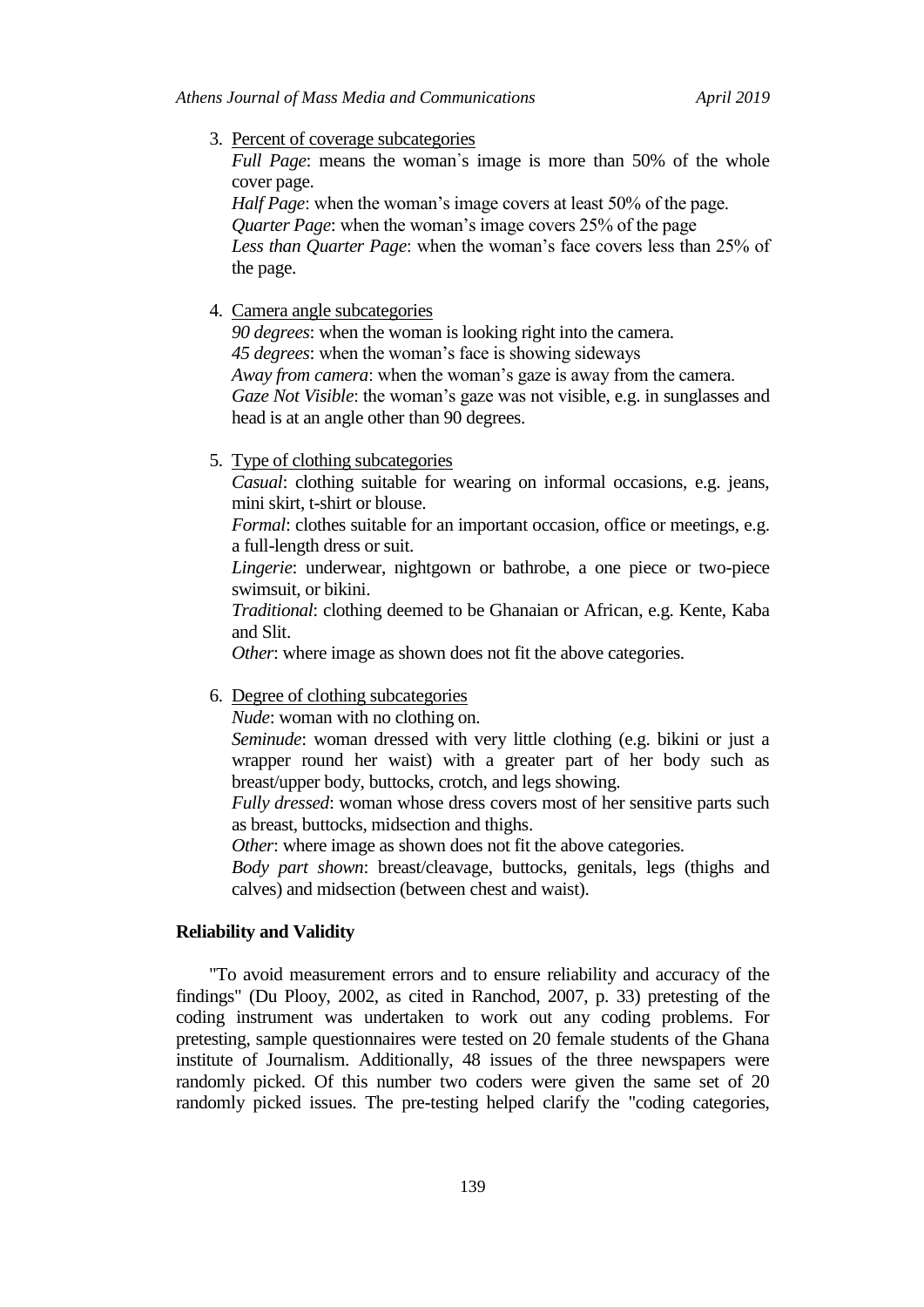instructions, key terms, and definitions and provided familiarity with the coding process" Ranchod (2007, p. 33).

Johnson and Christensen (2008) mention that by testing for inter coder reliability a researcher is able to moderate the level of subjectivity and also decrease errors that may result from the varying backgrounds or experiences of the coders. A composite reliability coefficient was therefore computed using Holsti's (1969) technique, as cited in Tsegah (2009) and Kang (1997). The coefficient as per Holsti's formula is calculated as follows:

Percentage of agreement  $=$   $\frac{Agreement}{Agreement + Disagreement}$ 

or  $PAo = \frac{2A}{n1+n2}$  where  $PA<sub>o</sub>$  is the proportion agreement observed, *A* is the number of agreements between two coders, *n*1, *n*<sup>2</sup> are the respective number of items coded by each of two coders (Neuendorf, 2002).

According to Holsti (1969), as cited in Tsegah (2009), " $p_i$  is always greater than zero and less than one, where zero indicates a perfect disagreement, and one indicates a perfect agreement" (p. 68). The inter-coder agreement for the pretesting was  $0.85$  (17/(17+3) = 0.85) which indicated an agreement among the coders.

For the main study, two coders were asked to independently examine the same set of 42 randomly picked newspapers (14 issues of each newspaper) representing 20% of the total sample size. The coefficient was calculated as follows:

 $\frac{38 \text{ agreements}}{38 \text{ agreements} + 4 \text{ disagreements}} = 0.90$ 

indicating a  $p_i$  greater than zero and less than one thus an agreement among coders.

# **Analyzing the Data**

 $\overline{a}$ 

Guided by previous studies such as Blaha (2009), Tsegah (2009), Kimani (2009), and Pedersen (2002) a coding sheet was designed to document the frequency of units in each category. Additionally three coders<sup>7</sup> (Level 400 students of Ghana Institute of Journalism (GIJ) operating independently of each other were chosen and briefed by the researcher about the various subcategories they were going to use in conducting the coding which according to Tsegah (2009) would help the coders acquaint with the demands of the study and afford both the researcher and coders the chance of reducing any misconceptions. The coders were guided by a coding system provided by the researcher adopted from Blaha's (2009) study.

<sup>&</sup>lt;sup>7</sup>According to Babbie (2004), as cited in Ranchod (2007), a coder is "someone, trained by the researcher, to locate the variables and interpret the codes" (p. 33).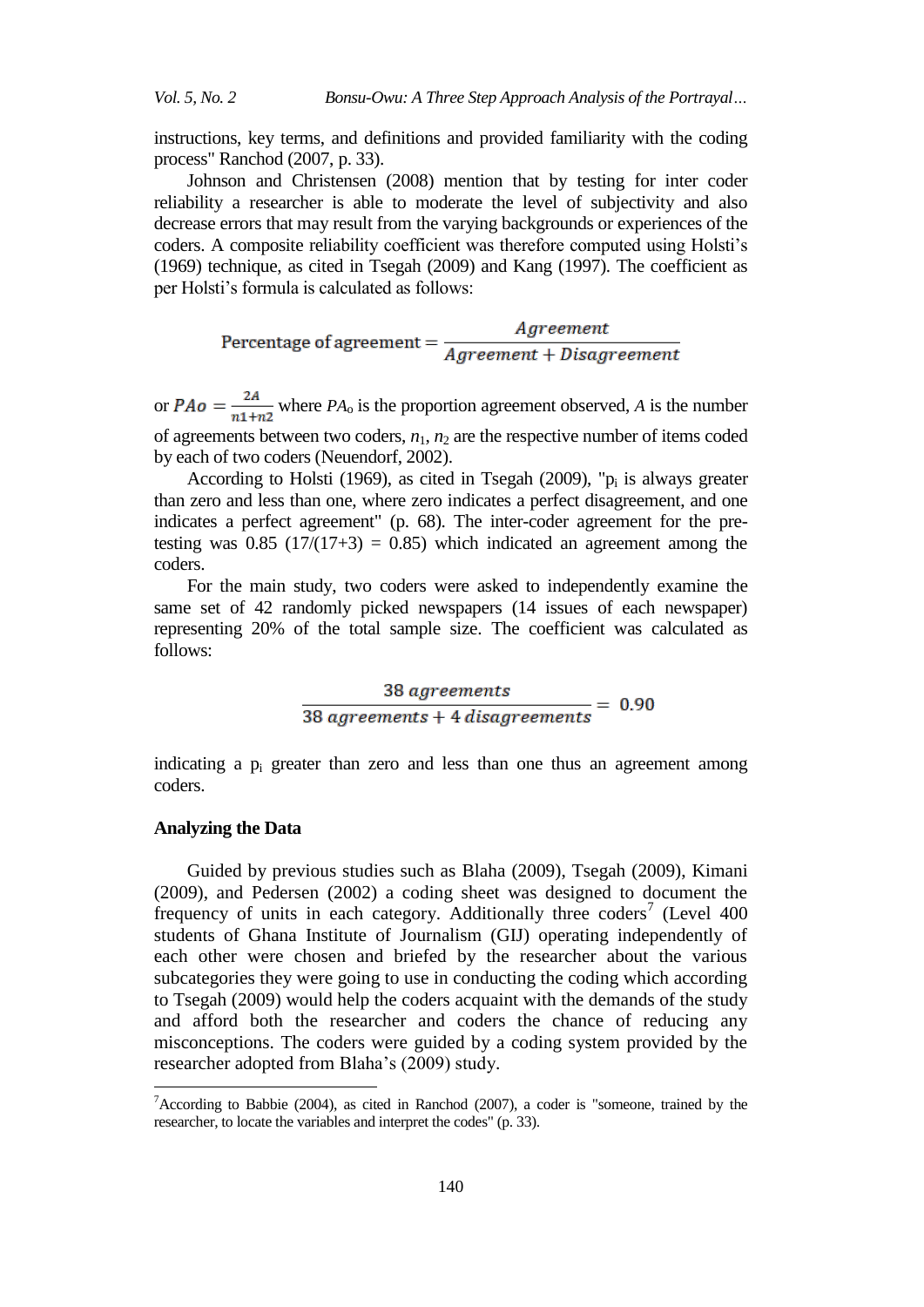After an inter coder reliability of 0.90 based on 20% of the total sample size was established, the remaining 80% representing 168 newspapers were randomly divided between and coded by all three coders. Responses generated by the coders were processed and presented by the researcher in tabular form using Microsoft Excel & Word software for easy interpretation and analysis.

A second step was to transcribe the interviews granted the editors of the newspapers. This was achieved by repeatedly playing back the recorded interviews and then transcribing the text which aided in revealing recurring themes, each theme was given a marker descriptive of its content and this was reviewed several times in an effort to reduce the researchers own interpretations upon the findings.

Finally, questionnaires were administered to a total of 100 female students of the Ghana Institute of Journalism. Their responses to the survey questionnaires were analyzed and presented in tabular and bar chart form.

## **Population**

The population for this study comprised three newspapers *Newsone*, *Ebony*  and *The Mirror* over a five year period (2012-2017) with only images of women from the front pages of the three newspapers serving as units of analysis; editors of the selected newspapers and female students of the Ghana Institute of Journalism. The population was sampled purposively to aid in answering questions raised by the study and its objectives.

## **Distribution of Respondents by Programme and Area of Specialization**

All 60 respondents selected to answer the questionnaire were female students from the Ghana Institute of Journalism. In order to get a wider frame of responses the study chose 20 Regular Level 300 students, 20 Regular Level 400 students and 20 weekend Top-Up Level 400 students. For each group of 20, the study further expanded the scope of respondents by area of specialization thereby picking 10 students of Public Relations and 10 students of Journalism from each level.

# **Research Instruments**

The research instruments used in this study include interviews, questionnaires and newspapers. The interviews were unstructured which according to Given (2008) makes room for the interviewees' own perspectives on the issue at stake. The questionnaires on the other hand employed both open and close ended questions. Given (2008) notes that closed ended questions are posed by researchers to participants in research projects that specify the parameters within which participants can frame their answers whiles opened ended questions are designed to give participants freedom to initiate topics within research settings (p. 83). The newspapers were selected purposively to enable the researcher gather enough data for content analysis.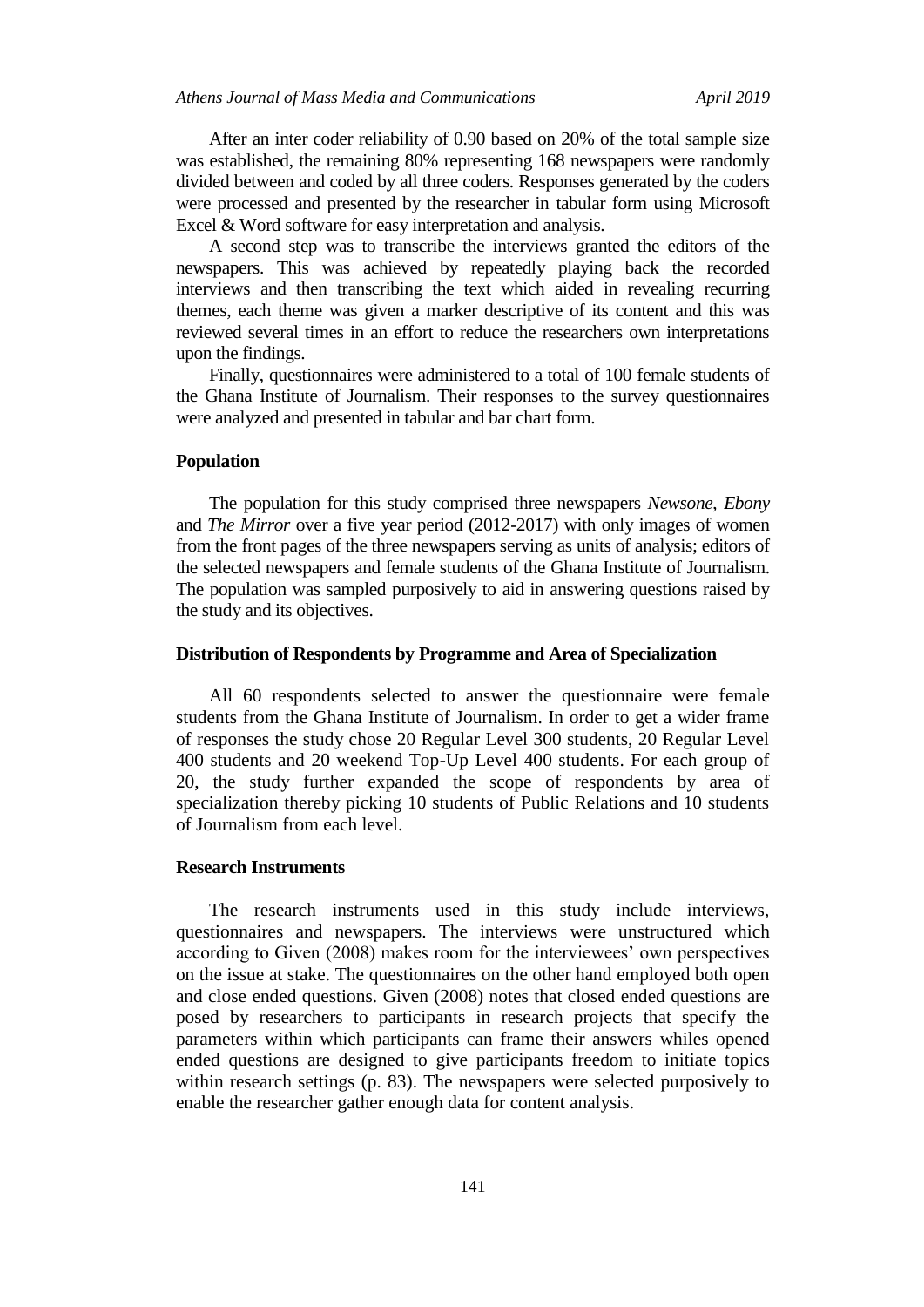## **Data Analysis Technique**

The data gathered were analyzed using the following techniques:

Firstly the recorded interviews were transcribed to bring out the most recurring themes, secondly the survey questions were analyzed in tabular form (frequency and percentage) using Microsoft Excel & Word software, and finally content analysis of the selected newspapers were categorized, coded and presented in tabular form using Microsoft Excel & Word software.

#### **Setting for Interviews**

In order to guarantee privacy and confidentiality interviews were conducted at the offices of the respective editors on an appointment basis at mutually convenient times. The locations were chosen on the assumption that they would provide a setting not only conducive to further disclosure but also appropriate should any of the interviewees need further sources of reference.

# **Findings and Analysis**

# **How are Women Portrayed in the Newspapers?**

The findings are based on three major themes identified (Facial expression, Body language and Clothing) and further analyzed under six categories (Facial expression, Body language, Percentage of coverage, Camera angle, Degree of clothing and Type of clothing) as per Blaha's (2009) study.

# **Facial Expression Subcategories**

This category reveals how the selected newspapers portray the characteristics of women through their facial expressions, looking at the perceptual impressions they leave on the minds of readers and the general concept these images tend to invoke. Facial Expression was divided into five subcategories *Neutral* (woman has no expression on her face), *Smiling* (woman has an open or closed mouth smile), *Seductive* (placing a finger or object in or near her mouth, blowing a kiss, red hot wet lips, sleepy sexy eyes or running her tongue over her lips), *Other* (expression is visible but does not fit the above categories) and *Not Applicable* (expression of the woman is not visible).

As shown in Table 1, the Smiling and Seductive subcategories returned the most scores. Under the Smiling subcategory *The Mirror* newspaper returned the highest score of 83.93%. Of all the three newspapers the *Ebony* had the most tendency of portraying sexualized images of women (Seductive, 78.57%) under the category of facial expression. Blaha (2009) submits that the print media portrays sexualized images of women on the basis that 75% of women were seen to have seductive facial expressions as against 20% just smiling. The total results of the facial expression category for this study portrays a different picture with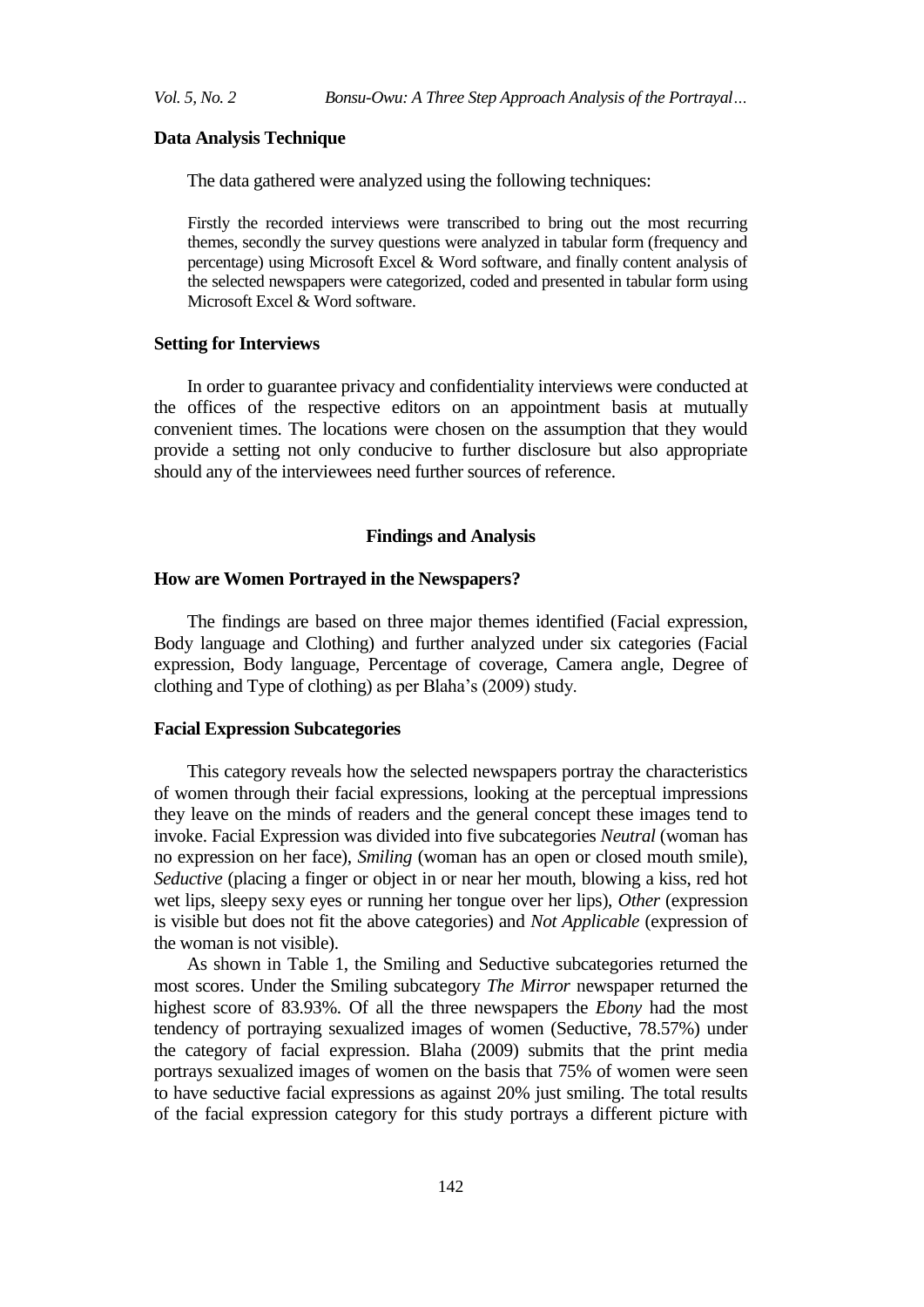51.79% of the women depicted as just smiling, while 40.48% were depicted as seductive thus suggesting a decrease in the use of facial expression to portray sexualized images of women by the Ghanaian newspapers.

| <b>Subcategory</b> |       | Newsone |          | <b>Ebony</b> |       | <b>The Mirror</b> |       | <b>Total</b> |
|--------------------|-------|---------|----------|--------------|-------|-------------------|-------|--------------|
|                    | Frea. | $\%$    | Freq.    | $\%$         | Freq. | $\%$              | Freq. | $\%$         |
| Neutral            | ∍     | 3.57    |          | 1.79         | 6     | 10.71             | 9     | 5.36         |
| Smiling            | 30    | 53.57   | 10       | 17.85        | 47    | 83.93             | 87    | 51.79        |
| Seductive          | 22    | 39.28   | 44       | 78.57        | 2     | 3.57              | 68    | 40.48        |
| Other              |       | 1.79    |          | 1.79         |       | 1.79              | 3     | 1.79         |
| N/A                |       | 1.79    | $\theta$ | 0.00         | 0     | 0.00              |       | 0.59         |
| <b>Total</b>       | 56    | 100.00  | 56       | 100.00       | 56    | 100.00            | 168   | 100.00       |

*Table 1.* Frequency and Percentages of Facial Expression Subcategories per **Newspaper** 

*Source*: Sampled newspapers, 2018.

Notwithstanding, all three newspapers were found to use facial expression as a sign in defining the Ghanaian woman. For example in Figure 1, *Newsone* carries a sexually suggestive image of Afia a popular Ghanaian songstress suggestively running her tongue over her lips, the *Ebony* carries the image of a model with sleepy sexy suggestive eyes while *The Mirror* has an image of Ghanaian actress Lydia Forson also portraying sexy suggestive eyes coupled with a *Mona Lisa* 8 smile. These images buttress Ranchod's (2007) assertion that "women in visual images connote 'to-be-looked-at-ness', to play the role of being desirable" (p. 23).

*Figure 1.* Sample Images of Newspaper Coded under Facial Expression Category



*Source*: Sampled newspapers, 2018.

 $\overline{a}$ 

From another angle these images tend to portray female icons like Afia and Lydia Forson as divas<sup>9</sup> supporting Thurm's  $(2001)$  assertion that "the stereotypic character traits attributed to women have shifted from weak and dependent to strong and autonomous" (p. 3). The bold statement made by the portrayal of such images tend to back Zimmerman and Dahlberg's (2008) contention that the new wave of feminists now push a new agenda for feminism; one that is not rigid or

<sup>&</sup>lt;sup>8</sup>A 14th century painting by Leonardo da Vinci which depicts the female subject's smile as blurry, ambiguous and up to the imagination, one moment the smile seems to be there the next it's gone. <sup>9</sup>Diva: A glamorous and successful female performer or personality as defined in the Merriam-Webster online dictionary. Retrieved fro[m https://www.merriam-webster.com/dictionary/diva.](https://www.merriam-webster.com/dictionary/diva)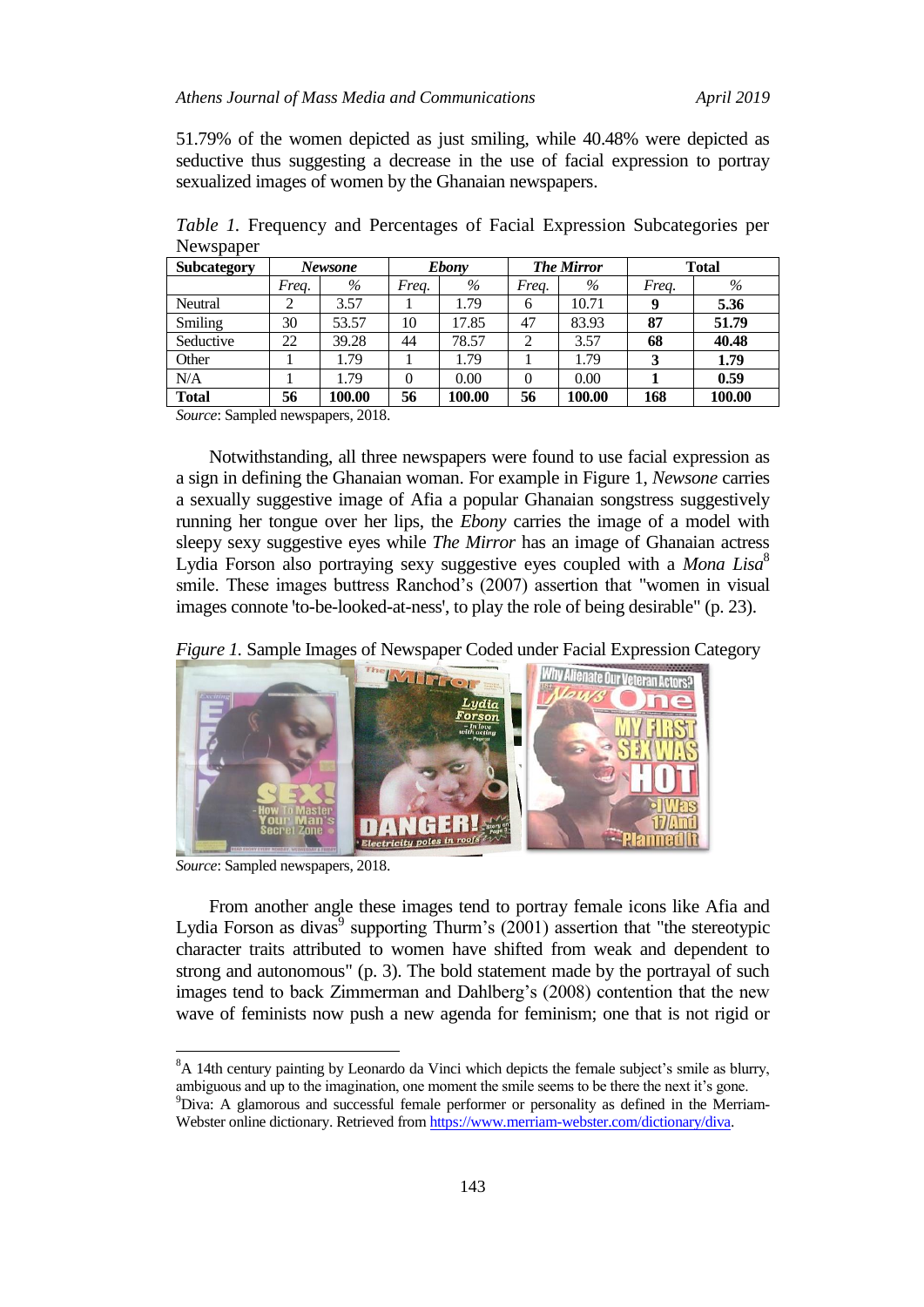conservative, but encourages women to be bold, and assertive adding that women should embrace sexuality and use their sex as a source of power (p. 72).

# **Body Language**

This category was further divided into five subcategories, *Courteous* (woman is not flaunting her body in a sexual way), *Dominant* (image of woman depicts power or authority), *Submissive* (woman is portrayed as a wife or mother or does not appear confident), *Sexual (*majority of skin is shown or the body language implies sex) and *Other* (a pose that does not fit in the above categories).

*Table 2.* Frequency and Percentages of Body Language Subcategories per Newspaper

| <b>Subcategory</b> | News One |        |       | <b>Ebony</b> | <b>The Mirror</b> |        |
|--------------------|----------|--------|-------|--------------|-------------------|--------|
|                    | Freq.    | $\%$   | Freq. | %            | Freq.             | %      |
| Courteous          |          | 8.93   |       | 0.00         | 19                | 33.93  |
| Dominant           |          | 16.07  |       | 3.57         | 12                | 21.43  |
| Submissive         |          | 1.79   |       | 0.00         | 17                | 30.36  |
| Sexual             | 41       | 73.21  | 53    | 94.64        |                   | 14.29  |
| Other              |          | 0.00   |       | 1.79         |                   | 0.00   |
| <b>Total</b>       | 56       | 100.00 | 56    | 100.00       | 56                | 100.00 |

*Source*: Sampled newspapers, 2018.

Responses from Table 2 indicate that 33.93% of the images sampled in *The Mirror* portrayed the body language of women as courteous, with *Newsone* recording 8.93% under the same subcategory; it is significant to note that *Ebony* did not have a single issue coded as courteous. Under the Dominant subcategory *The Mirror* led with 21.43% followed by *Newsone* with 16.07% and *Ebony* 3.57%. *The Mirror* again led with 30.36% under *Submissive* with *Newsone*  returning 1.79% and *Ebony* again not having a single issue coded. However, the trend changed under the *Sexual* subcategory where the portrayal of women in a sexual body pose was found to be a reoccurring subject in both the *Ebony* (94.64%) and *Newsone* (73.21%) newspapers. These findings are consistent with previous findings by Cronn-Mills (2009), Blaha (2009), Ranchod (2007), Lindner (2004) that the print media portray women in sexually explicit ways, pointing "to the stereotype of the seductress, whereby her power lies in her ability to seduce or entice readers" (Ranchod, 2007, p. 46).

# **Percentage of Coverage**

The percentage of the coverage category was divided into *Full Page* (woman᾽s image is more than 50% of the whole cover page), *Half Page* (when the woman's image covers at least 50% of the page) *Quarter Page* (woman's image covers 25% of the page) *Less than Quarter Page* (woman's image covers less than 25% of the page).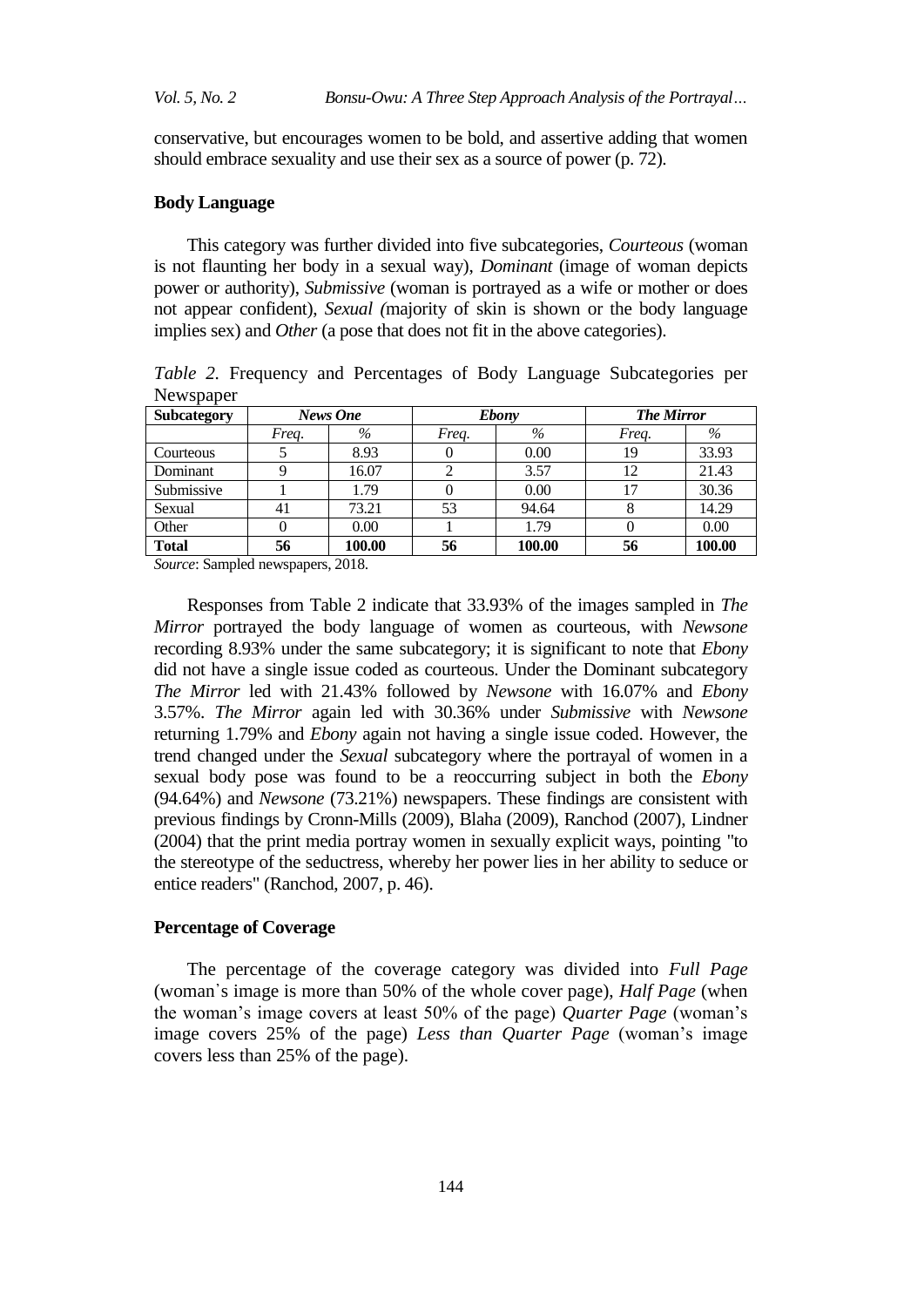| <b>Subcategory</b>     | News One |        |       | <b>Ebony</b> |          | <b>The Mirror</b> |       | <b>Total</b> |
|------------------------|----------|--------|-------|--------------|----------|-------------------|-------|--------------|
|                        | Freq.    | $\%$   | Frea. | $\%$         | Frea.    | %                 | Frea. | $\%$         |
| <b>Full Page</b>       | 39       | 69.64  | 55    | 98.21        | 28       | 50.00             | 122   | 72.62        |
| <b>Half</b> Page       | 12       | 21.43  |       | 1.79         | 21       | 37.50             | 34    | 20.24        |
| <b>Ouarter Page</b>    |          | 8.93   |       | 0.00         |          | 12.50             | 12    | 7.14         |
| Less than Quarter Page |          | 0.00   |       | 0.00         | $\Omega$ | 0.00              |       | 0.00         |
| <b>Total</b>           | 56       | 100.00 | 56    | 100.00       | 56       | 100.00            | 168   | 100.00       |

*Table 3.* Frequency and Percentages of Percent of Coverage Subcategories

*Source*: Sampled newspapers, 2018.

Table 3 shows that the *Ebony* newspaper displayed a lot more of full page images (98.21%) than the other newspapers. *Newsone* also recorded 69.64% full page images whereas *The Mirror* had 50%. For half page images *The Mirror* had 37.50%, *Newsone* 21.43% and *Ebony* 1.79%. *The Mirror* returned 12.50% of quarter page images against 8.93% by *Newsone*. None of the newspapers portrayed images of women less than quarter page.

The findings from Figure 2, point that 122 issues of the total newspapers sampled representing 72.62% carried full page images of women, alluding to Quainoo's (2011) submission that newspapers use women on their cover pages to entice readership because of the perception that women are more likely to attract readers.





*Source*: Sampled newspapers, 2018.

## **Camera Angle**

According to Ranchod (2007), portraying a woman᾽s face underlines her distinctive characteristics and that a faceless woman displays no personality. This category looks at the various angles from which the images of women are portrayed in the newspapers. The category is divided into *90 degrees* (woman is looking right into the camera), *45 degrees* (woman's face is showing sideways) *Away from camera* (woman's gaze is away from the camera) and *Gaze Not Visible* (woman's gaze is not visible).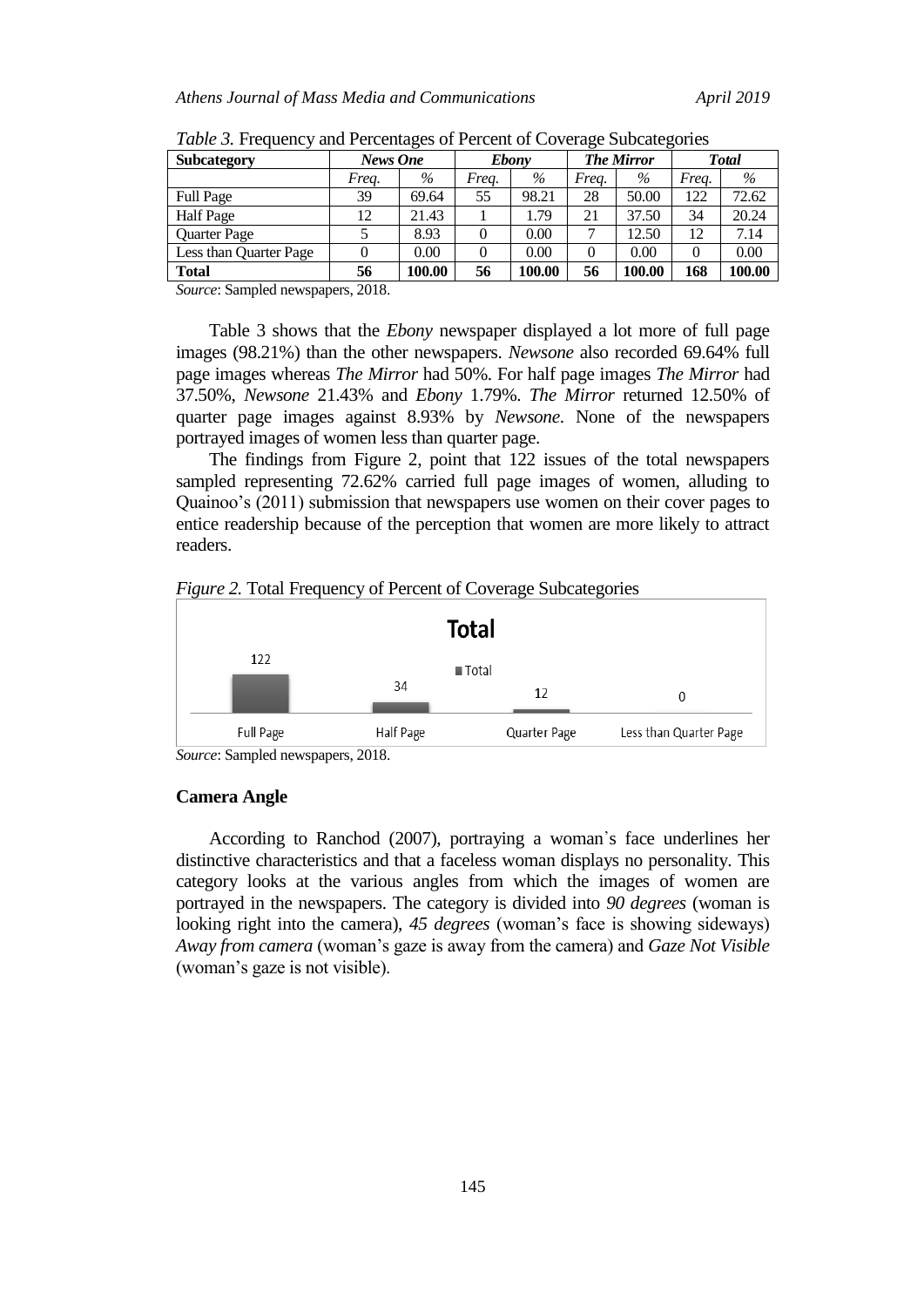| <b>Subcategory</b> |       | News One | <b>Ebony</b> |        |       | <b>The Mirror</b> |       | <b>Total</b> |
|--------------------|-------|----------|--------------|--------|-------|-------------------|-------|--------------|
|                    | Frea. | $\%$     | Frea.        | $\%$   | Frea. | $\%$              | Frea. | $\%$         |
| $90^\circ$         | 22    | 39.29    | 32           | 57.14  | 35    | 62.50             | 89    | 52.97        |
| $45^{\circ}$       | 27    | 48.21    | 24           | 42.86  | 21    | 37.50             | 72    | 42.86        |
| Away from camera   |       | 8.93     | 0            | 0.00   | 0     | 0.00              |       | 2.98         |
| Gaze Not Visible   |       | 3.57     |              | 0.00   | 0     | 0.00              |       | 1.19         |
| <b>Total</b>       | 56    | 100.00   | 56           | 100.00 | 56    | 100.00            | 168   | 100.00       |

*Table 4*. Frequency and Percentages of Camera Angle Subcategories per Newspaper

*Source*: Sampled newspapers, 2018.

Responses from Table 4 indicate that 62.50% of images from *The Mirror* portrayed woman at an angle of 90 degrees, with *Ebony* and *Newsone* returning 57.14% and 39.29% respectively. Under the 45 degrees subcategory *Newsone* had 48.21% followed by *Ebony* with 42.86% and *The Mirror* with 37.50%.

*Figure 3.* Total Frequency of Camera Angle Subcategories



*Source*: Sampled newspapers, 2018.

Previous studies by Goffman (1978), Kang (1997), and Lindner (2004) touch on the issue of Licensed Withdrawal or far-off gaze, which they define as an instance where the woman is depicted as dissociating herself mentally from the situation at large or is portrayed psychologically drifting from the physical scene by withdrawing her gaze from the scene at large. Findings from this study however indicate that in total 52.97% had a direct gaze with only 2.98% of the total images sampled gazing away from the camera. The high return on 90 degrees gaze into camera as evidenced in Figure 3, suggests that the media, guided by their seemingly profit oriented philosophy establish direct eye contact between the reader and the subject, to build and sustain an intimate relationship between the two causing the former to continually want to purchase and possess the latter.

# **Type of Clothing**

The category was divided into subcategories such as *Casual* (clothing suitable for an informal occasion), *Formal* (clothing suitable for an official occasion), *Lingerie* (underwear, nightgown, bathrobe or bikini), *Traditional* (Ghanaian or African clothing) and *Other* (does not fit the above categories).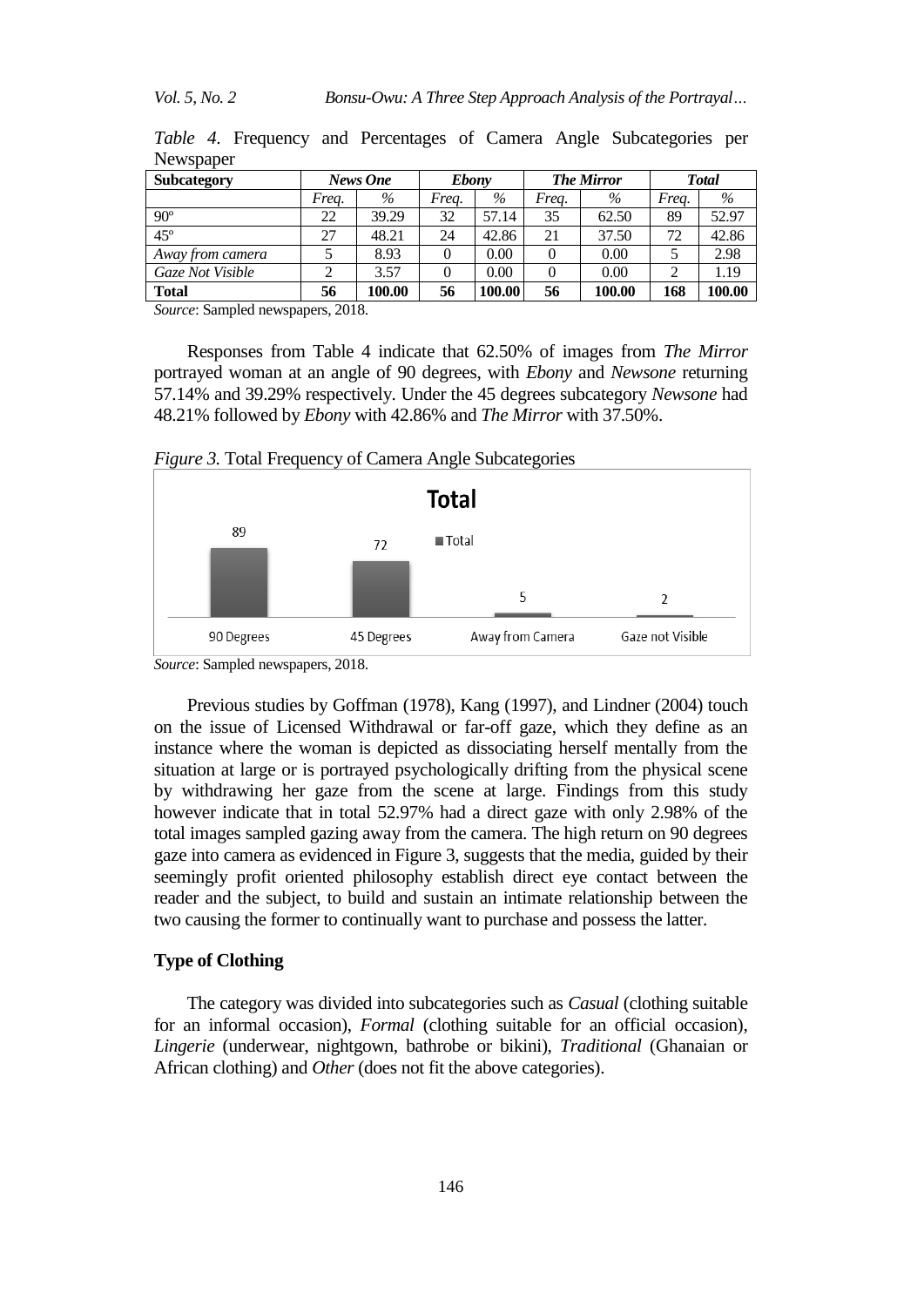| <b>Subcategory</b>         |       | News One             | <b>Ebony</b> |        | <b>The Mirror</b> |        | <b>Total</b> |        |
|----------------------------|-------|----------------------|--------------|--------|-------------------|--------|--------------|--------|
|                            | Frea. | $\%$                 | Freq.        | $\%$   | Freq.             | %      | Freq.        | %      |
| Casual                     |       | 8.93                 |              | 3.57   | 3                 | 5.35   | 10           | 5.95   |
| Formal                     |       | 7.14                 |              |        | 15                | 26.79  | 19           | 11.31  |
| Lingerie                   | 36    | 64.29                | 48           | 85.71  | 0                 |        | 84           | 50.00  |
| Traditional                | 8     | 14.29                |              |        | 38                | 67.86  | 46           | 27.38  |
| Other                      | 3     | 5.36                 | 6            | 10.71  | $\theta$          |        | q            | 5.36   |
| <b>Total</b>               | 56    | 100.00               | 56           | 100.00 | 56                | 100.00 | 168          | 100.00 |
| $\sim$<br>$\sim$<br>$\sim$ |       | $\sim$ $\sim$ $\sim$ |              |        |                   |        |              |        |

*Table 5.* Frequency and Percentages of Type of Clothing Subcategories

Source: Sampled newspapers, 2018

Data from Table 5 show that *Ebony* (85.71%) and *Newsone* (64.29%) tend to portray women mostly in lingerie whereas *The Mirror* did not have a single image portrayed in lingerie. *The Mirror* however returned a high score of 67.86% under the Traditional subcategory as against 14.29% by *Newsone* and 0% by *Ebony*. The *Mirror* again led with 26.79% under the Formal subcategory where *Newsone* scored 7.14% with *Ebony* again returning 0%. These finding imply that though *The Mirror* newspaper as a policy uses women on its front pages to entice readership as mentioned by Quainoo (2011), they are cautious about the clothing the women are presented in.

#### **Degree of Clothing**

This category examines the amount of clothing worn by the women portrayed on the front pages of the various newspapers. This category was divided further into four sub-categories *Nude* (woman with no clothing on), *Semi Nude* (woman dressed with very little clothing), *Fully Dressed* (woman whose dress covers most of her sensitive parts) and *Other* (image does not fit the above categories).

| Newspaper            |       |          |       |          |                   |          |       |              |
|----------------------|-------|----------|-------|----------|-------------------|----------|-------|--------------|
| <b>Subcategory</b>   |       | News One |       | Ebonv    | <b>The Mirror</b> |          |       | <b>Total</b> |
|                      | Frea. | $\%$     | Frea. | $\%$     | Freq.             | $\%$     | Frea. | $\%$         |
| Nude                 |       | 10.72    |       | 19.64    |                   | $0.00\,$ |       | 10.12        |
| Semi Nude            | 33    | 58.93    | 45    | 80.36    |                   | $0.00\,$ | 78    | 46.43        |
| <b>Fully Dressed</b> | 17    | 30.36    |       | $0.00\,$ | 56                | 100      | 73    | 43.45        |

Other 0 0.00 0 0.00 0 0.00 0 0.00 **Total 56 100.00 56 100.00 56 100.00 168 100.00**

*Table 6.* Frequency and Percentages of Degree of Clothing Subcategories per Newspaper

*Source*: Sampled newspapers, 2018.

*News One* had 6 issues (10.72%) coded as Nude and 33 issues (58.93%) coded as Semi Nude, *Ebony* also had 11 issues (19.64%) and 45 issues (80.36%) coded as Semi Nude, *The Mirror* however indicated a score of 56 (100%) as Fully Dressed suggesting the state owned media was more conscious in the portrayal of female sexuality by way of clothing (Table 6).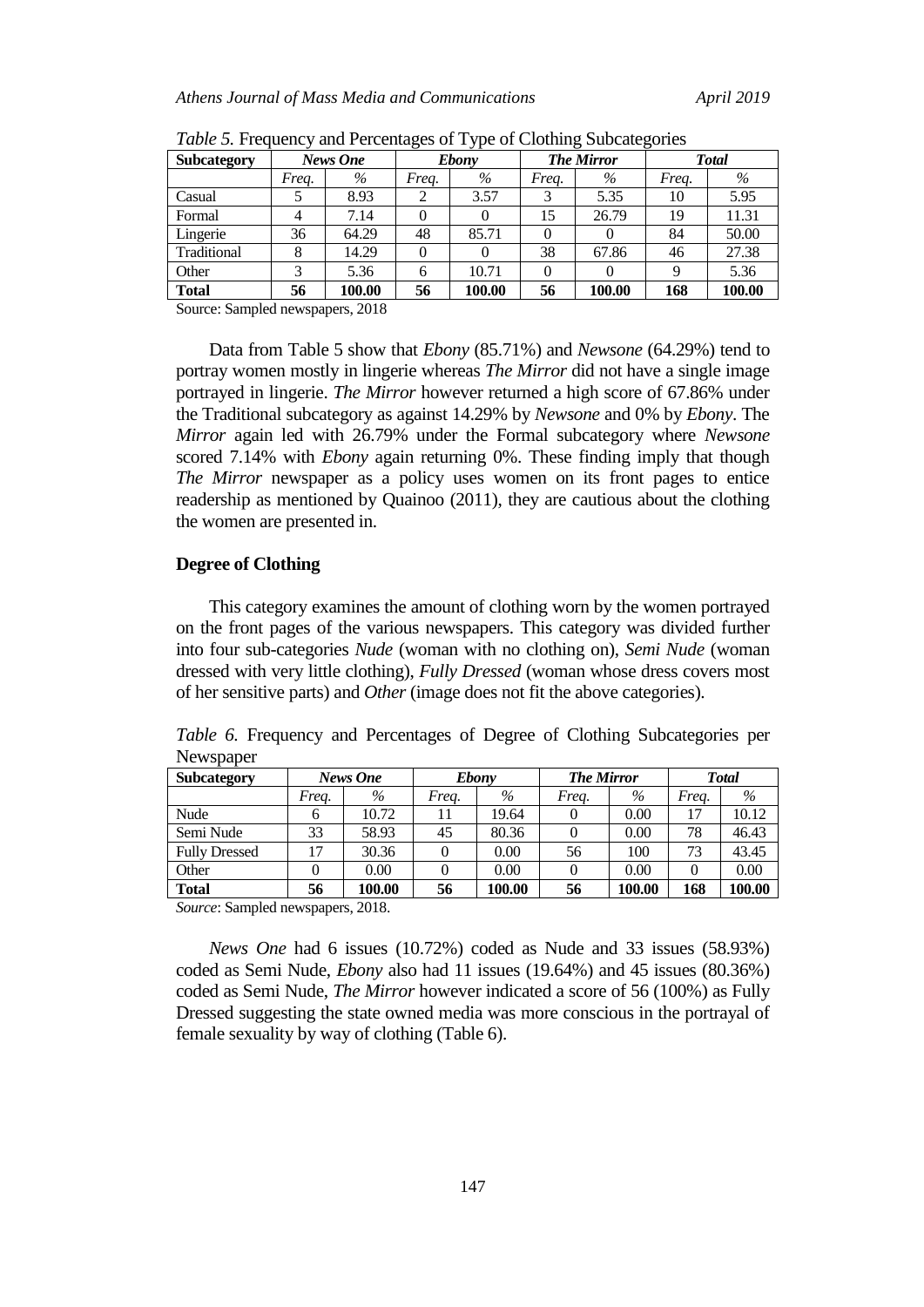## **Body Part Shown**

Body Part Shown as shown in Table 7 was coded as a follow up to Degree of Clothing and was divided under the following subcategories breast/cleavage, buttocks, genitals, legs (thighs and calves) and midsection (between chest and waist).

| Subcategory             |                      | News One |       | <b>Ebony</b> |       | <b>The Mirror</b> |  |
|-------------------------|----------------------|----------|-------|--------------|-------|-------------------|--|
|                         | Frea.                | $\%$     | Freq. | $\%$         | Freg. | $\%$              |  |
| Breast/Cleavage         | 47                   | 83.93    | 49    | 87.50        |       | 0.00              |  |
| <b>Buttocks</b>         | 25                   | 44.64    | 44    | 78.57        |       | 0.00              |  |
| Genitals                |                      | 0.00     |       | 0.00         |       | 0.00              |  |
| Legs                    | 32                   | 57.14    | 15    | 26.79        |       | 0.00              |  |
| Midsection              | 37                   | 66.07    | 47    | 83.93        |       | 0.00              |  |
| . .<br>$\sim$<br>$\sim$ | $\sim$ $\sim$ $\sim$ |          |       |              |       |                   |  |

*Table 7.* Frequency and Percentages of Body Parts shown per Newspaper

Source: Sampled newspapers, 2018

According to Table 7 the *Ebony* and *Newsone* newspapers display a lot of sensitive body parts with *Ebony* displaying a lot of Breast/Cleavage (87.50%) followed by *Newsone* (83.93%). Under the Buttocks subcategory *Ebony* returned 78.57% whereas *Newsone* had 44.64%. *Newsone* had 57.14 images of women under the Legs subcategory as against 26.79% for *Ebony*. Under the Midsection subcategory *Ebony* had 83.93% while *Newsone* had 66.07%. *The Mirror* newspaper again showed that the media can display attractive images of women on the front pages without necessarily exposing their naked bodies; none of the samples coded revealed sensitive parts of the women in this category.

# **How do Women Relate to the Images of Women as Portrayed by the Print Media?**

## **Audience Readership**

|                                     | Yes                  | <b>Frequency</b> | No  | <b>Frequency</b> |
|-------------------------------------|----------------------|------------------|-----|------------------|
| News One                            | 95%                  |                  | 5%  |                  |
| Ebony                               | 65%                  | ახ               | 35% |                  |
| The Mirror                          | 80%                  | 48               | 20% |                  |
| $\sim$<br>$\sim$<br>$\cdot$ $\cdot$ | $\sim$ $\sim$ $\sim$ |                  |     |                  |

*Table 8.* Percentage of Readership

*Source*: Sampled newspapers, 2018.

All respondents indicated their awareness of the existence of the three newspapers selected for the study. However in terms of readership the *Newsone* newspaper seemed to be the most popular with 95% (Table 8) of the respondents indicating they read it, followed by *The Mirror* newspaper 80% and the *Ebony* newspaper 65%. It is important to note that all three newspapers had a readership of more than 50% an indication that respondents were familiar with the selected newspapers.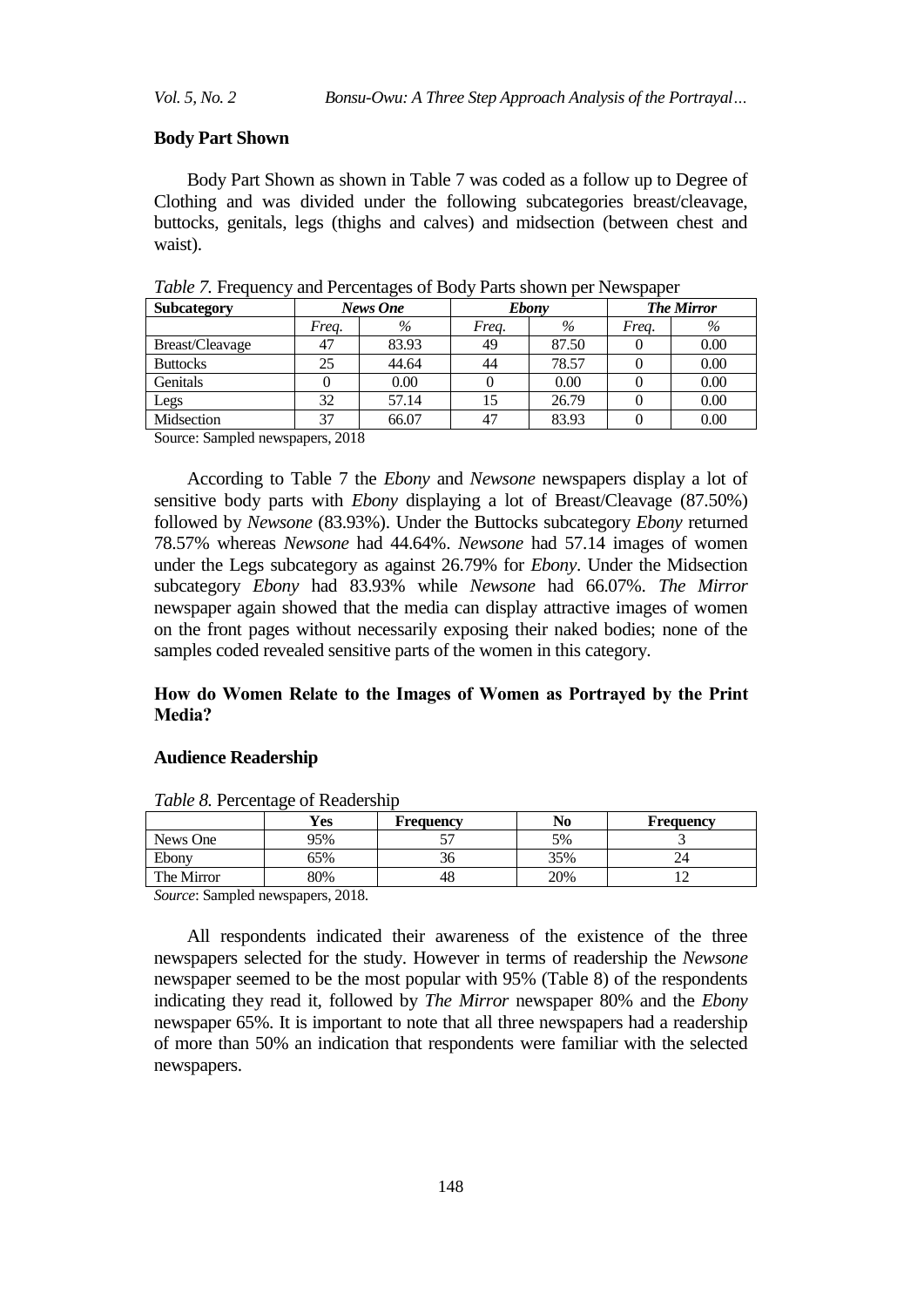#### **Newspapers and Stereotyping of Women**

This question was aimed at finding out if respondents per their experiences with the three newspapers felt the media stereotyped women.

*Table 9.* Frequency and Percentages Newspaper Stereotyping of Women in Society

|              | Frequency | Percentage          |
|--------------|-----------|---------------------|
| Yes          |           | $\sim$ $\sim$<br>0. |
| w            |           |                     |
| <b>Total</b> | 60        | 100                 |

*Source*: Sampled newspapers, 2018.

As illustrated in Table 9, 85% of respondents answered positively to the question, suggesting that women are stereotyped by the newspapers, one of the respondents in expressing her opinion on the portrayal of women in the newspapers noted "These newspapers treat women mainly as sex objects; I find the portrayal of women in the newspapers to be offensive". Such responses evoke sentiments as expressed by Iyengar (1991) that the media have what it takes to set the agenda for people to think and talk about specific issues. People often use what is fed them by the media as reference points to decide what is and what is not, the outcome in most cases end up underpinning stereotypes.

## **How do you think Women are Portrayed Stereotypically?**

This served as a follow up question for respondents who answered yes to the previous section they had the option of ticking more than one answer under this category.

| Stereotype  | <b>Frequency</b> | . .<br><b>Percentage</b> |
|-------------|------------------|--------------------------|
| Sex Objects |                  | 85.00                    |
| Dependent   |                  | 0.00                     |
| Homemakers  | 20               | 33.33                    |
| Submissive  |                  | 3.33                     |
| Assertive   |                  | 95.00                    |
| Independent |                  | 95.00                    |

*Table 10.* Frequencies and Percentages on How Women Are Stereotyped

*Source*: Sampled newspapers, 2018.

As shown in Table 10, 85% of the respondents cited women as being constructed as Sex Objects. Another 33.33% noted that the media stereotyped women as Homemakers while 3.33% of respondents saw the media's construction of women as Submissive. This supports Stump's (2010) contention that when women are not under-represented or invisible, they are often represented in the media in traditional roles such as mothers or sexual objects. However 95% of respondents defined women as assertive and independent respectively.

In as much as respondents seem to contradict their stance by suggesting high levels of both positive and negative stereotypes it falls in line with Zimmerman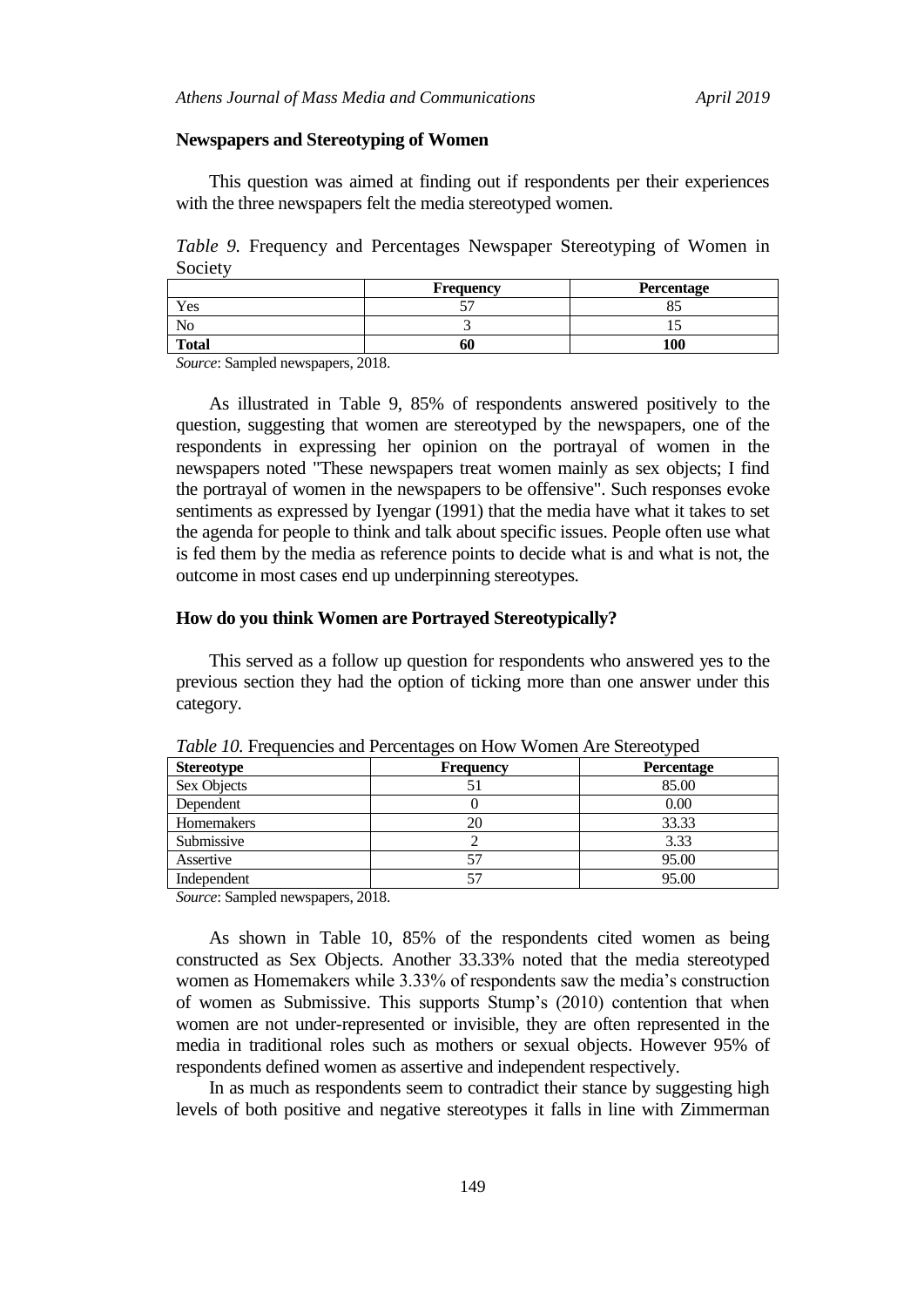and Dahlberg's (2008) view that the approaches of today᾽s women toward media depiction of women can be directly linked with Third wave feminism which encourages contemporary women not to be deterred by the sexual objectification found in today᾽s media but rather exercise their "girl power" and make their decisions impartially of how women may be portrayed by the media (p. 73).

# **Audience Perception of the 21st Century Ghanaian Woman in Relation to the Front Pages of Newsone, Ebony and The Mirror Newspapers**

This open-ended question was meant to further find out women's perception of women as portrayed by the print media. Respondents were asked to list five ways in which they perceived women based on how they (women) were represented by the media. It must be noted that in this instance respondents were given two randomly picked samples of each newspaper to serve as a guide, unlike the coders, respondents were not limited by any predefined themes. The most recurring responses are presented in Table 11.

| <b>Relation</b> to 110m 1 ages of bumpled Fremspapers |                  |                   |  |  |  |  |
|-------------------------------------------------------|------------------|-------------------|--|--|--|--|
| <b>Audience Perception</b>                            | <b>Frequency</b> | <b>Percentage</b> |  |  |  |  |
| Sexy                                                  | 60               | 100.00            |  |  |  |  |
| <b>Mothers</b>                                        |                  | 68.33             |  |  |  |  |
| Wives                                                 | 44               | 73.33             |  |  |  |  |
| Beautiful                                             |                  | 78.33             |  |  |  |  |
| Professionals                                         |                  | 95.00             |  |  |  |  |
|                                                       |                  |                   |  |  |  |  |

*Table 11.* Frequency and Percentages of Audience Perception of Women in Relation to Front Pages of Sampled Newspapers

*Source*: Sampled newspapers, 2018.

All of the respondents described Ghanaian women as sexy, 68.33% described them as mothers, 73.33% labeled them as wives while 78.33% saw them as beautiful, reechoing Stump's (2010) statement that "these sexist stereotypes in the media perpetuate a simplistic, immutable and caricatured image of women… legitimising everyday sexism and discriminatory practices and establishing a barrier to gender equality" (p. 1) and further giving credence to Mensa-Bonsu's (1992) finding that women's political and economic roles are overshadowed by their socially defined roles. The results suggest that in the view of women the print media continue to portray them in ways as found by previous studies of a similar nature (Goffman, 1978; Kang, 1997; Lindner, 2004; Baker, 2005, as cited in Ranchod, 2007, p. 43) which point to the view that stereotypical images of women still exist in the print media and that the ideologies of both patriarchy and capitalism continue to work together in supporting the pervasiveness of negative, disempowering portrayals of women.

It is encouraging however to note that 95% of respondents saw women as professionals, which supports Quainoo's (2011) contention that 21st century women have traversed the traditionally stereotyped frontier of being branded in the domestic sphere to the professional arena causing their representation and expectations to change.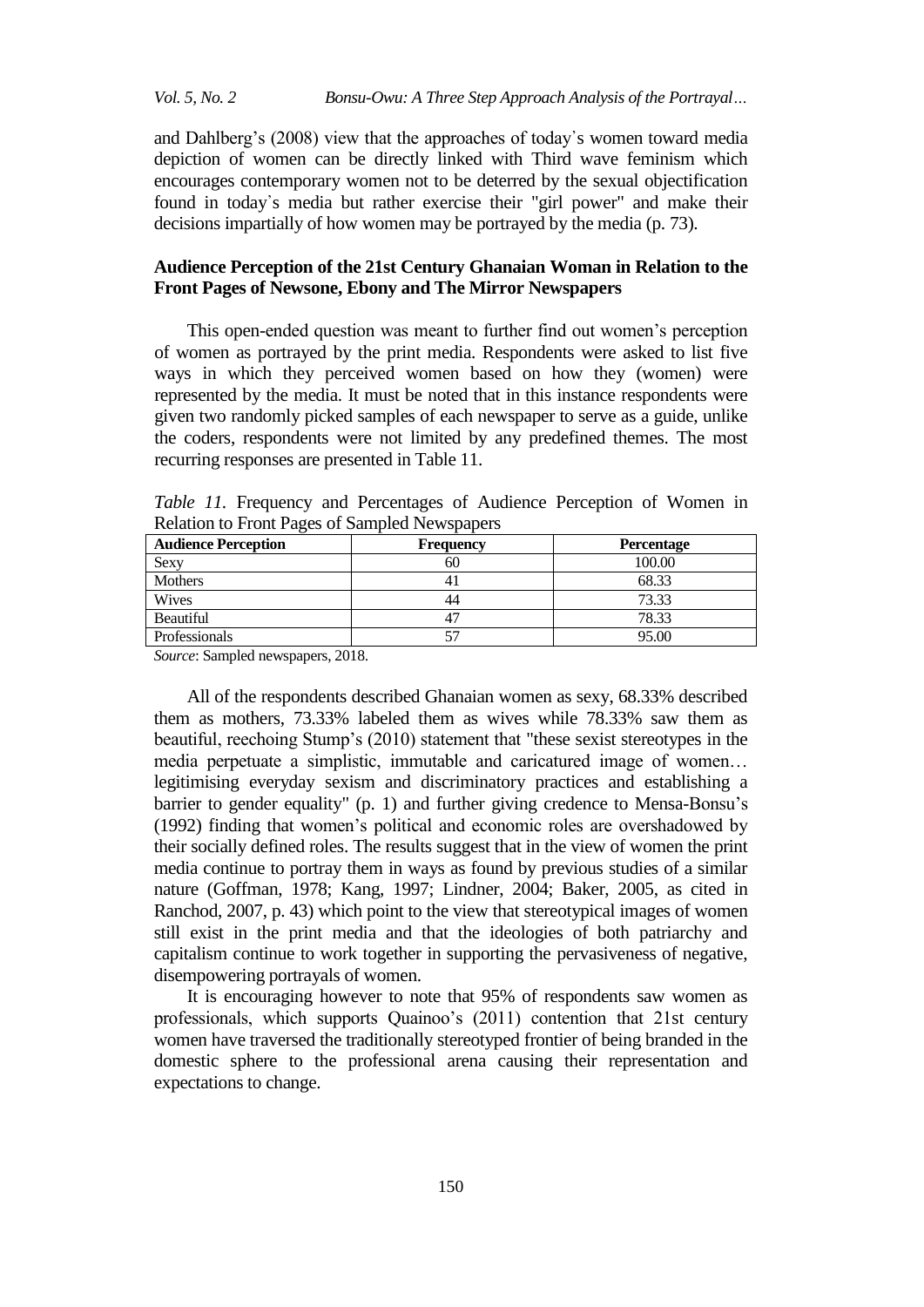# **Social Perception of Newspaper Portrayal of the 21st Century Ghanaian Woman (Realistic or Unrealistic)**

This question aimed at finding from respondents if media portrayal of women as suggested in a previous section was realistic or unrealistic.

*Table 12.* Frequency and Percentages of Respondent's Perception on how the Media Portray 21st Century Ghanaian Women (realistic or unrealistic)

| <b>Opinion</b> | <b>Frequency</b> | <b>Percentage</b> |
|----------------|------------------|-------------------|
| Realistic      |                  |                   |
| Unrealistic    | 48               | ðι                |
| Not Sure       |                  |                   |
| <b>Total</b>   | 60               | 100               |

*Source*: Sampled newspapers, 2018.

Twenty percent of respondents, as reflected in Table 12, believed the newspapers portrayal of women was realistic arguing that since the women had decided out of their own free will to present themselves in public as seen on the front pages of the newspapers, the media could not be accused of stereotyping them.

On the other hand, 80% of the respondents argued that the media do not present a true reflection of today's Ghanaian women but only present them in such ways that would enhance the sale of their newspapers. This goes to support Carpenter and Edison's (2005) finding that the media creates and sustains unrealistic images and stereotypes of women (as cited in Cronn-Mills, 2009, p. 2) which according to Cronn-Mills (2009) is a media strategy of persuasion.

## **The Rational for the Portrayal of Women in the Newspapers**

# **Themes from Interviewing Editors**

The transcribed interviews generated the following themes: Organisational policy, the law and ethics, Public Perception, Stereotype, Sex sells and the 21st century Ghanaian women.

## **Organisational Policy**

The Editor of *The Mirror* mentions that:

"The paper still goes by the policy of using pretty women on its cover pages to entice readership and sales. That is why in the event of featuring a man on our front page we add his spouse or a female relation".

The response supports Cronn-Mills' (2009) claim that the media know the techniques and tactics to use as a form of persuasion.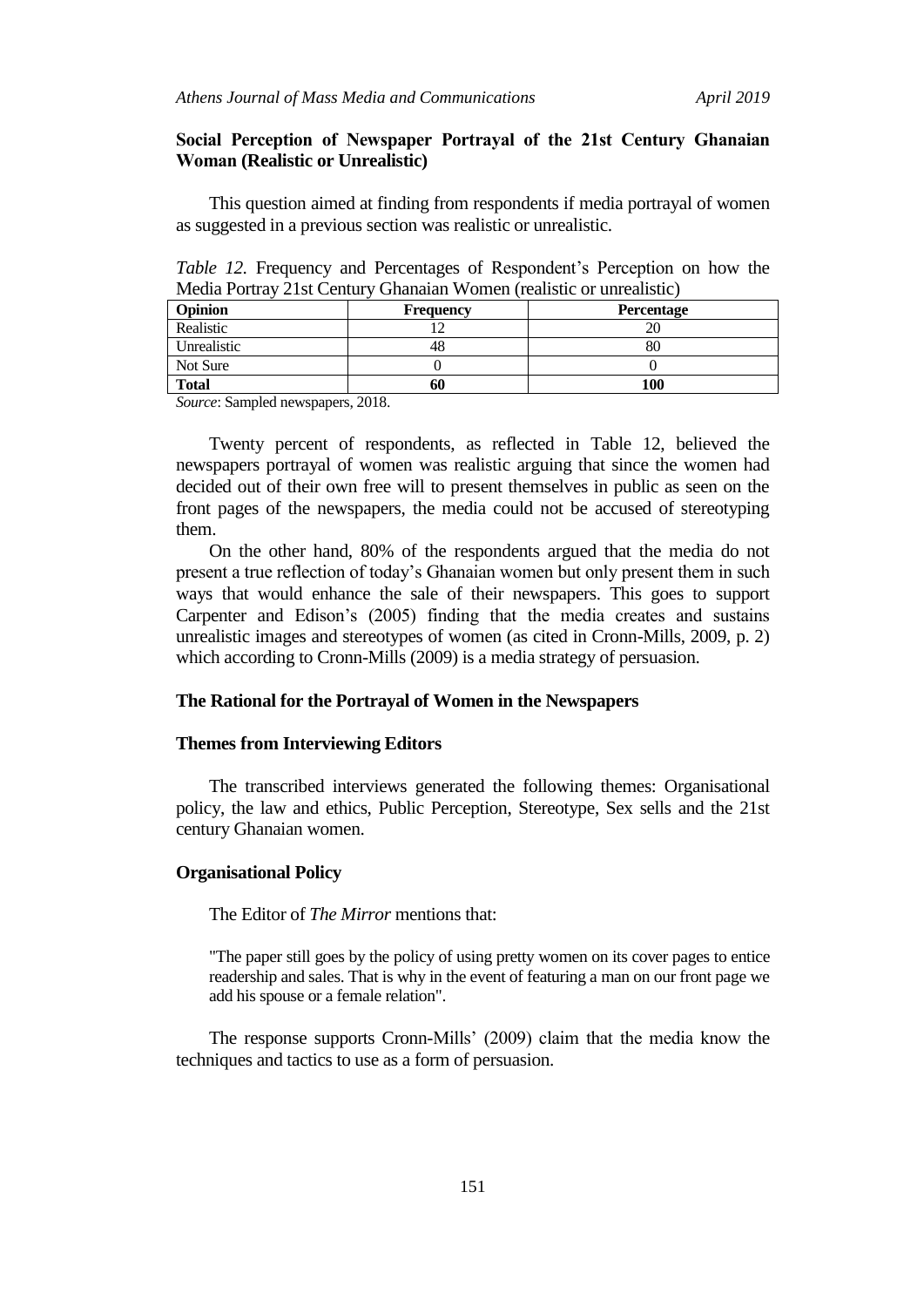*The Law and Ethics*

The interviews revealed that both editors were aware of the law how far they could go in portraying images of women within the confines of the law.

"*The Mirror* is a national paper; the constitution enjoins us to operate in that sense. So we are guided by the ethics of the profession". The editor's remark explains the low ranking of *The Mirror* newspaper in the portrayal of female sexuality as shown in Table 2.

On the other hand the editor of the private owned *Newsone* states that:

"I'll continue to write about sex as long as I do that within the confines of the law…once what I am doing is not against the law and I am not exposing their nudity or I am not exposing pictures they took in their private homes I don't see anything wrong with it".

The standpoint of the editor of *Newsone* reflects a position drawn from the guarantee of press "freedom and independence" and the protection from "censorship" as guaranteed under article 162 (1) and (2) of the 1992 Constitution, granted the media respect the fundamental human rights and freedoms of others as guaranteed under Chapter 5 of the Constitution (Article 165).

# **Public Perception**

In addressing public perception that his paper portrays nude and seminude images of women on its front pages the editor of *Newsone* responded:

"There are different types of newspapers, others focus on talking about corporate women who are dressed in a three piece suit and skirt, I write about social stories and entertainment and my entertainers do not dress that way, these people are not sex objects as people see them, they are professional models who are trained to dress the way they dress for a specific purpose and a specific agenda that is the way I see all these things people talk about".

The response implies that the newspaper operates within the sociocultural world of entertainment where the exposure of the female body is regarded as normal.

#### **Stereotype**

According to Treise et al. (1994) the media industry continue to stereotype women with a major area of worry being the representation of the female gender as sex objects and the repeated use of their sex to sell products. To this the editor of *The Mirror* newspaper responds:

"No, no, no, *The Mirror* does not set out to stereotype women what the paper tries to do is to demystify that notion that women are to be kept in the background and be treated as homemakers and so on".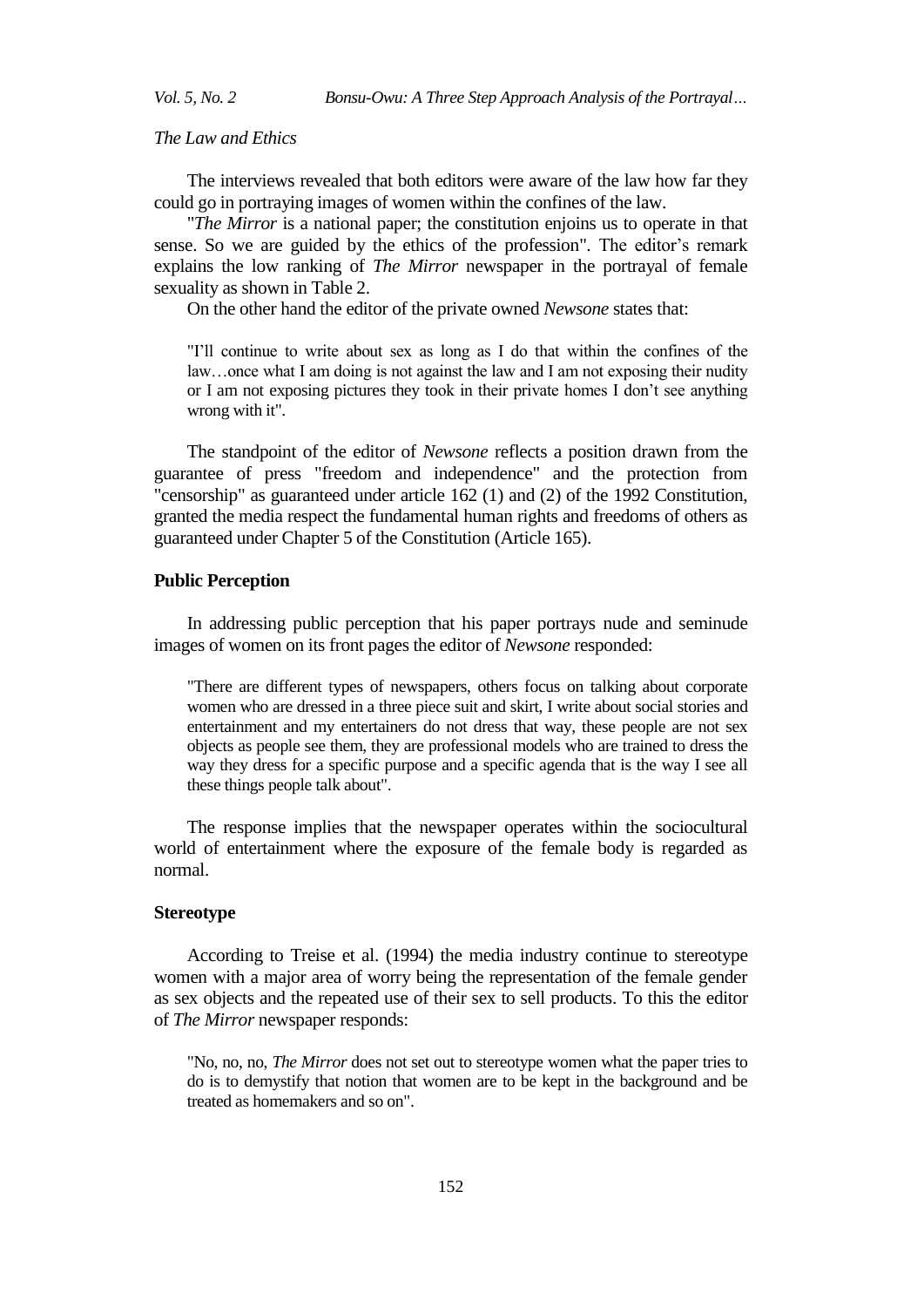On the other hand the editor of *Newsone* suggests a position of not seeing the sexual portrayal of women as a means of stereotyping them negatively but rather representing them as professional women.

"What the rest of the world has not realized is that I am advertising todays women who are professional models, through that advertising agencies see them and they gain more contracts…are we saying that that category of today's professional women should not be portrayed? Should not be exposed? Should not be encouraged?"

Thwaites, Davis and Mules (1995, p. 152) note that such repeated sexual exposures end up endorsing certain social values as inevitable and natural, and certain beliefs and myths about social identities and cultural norms causing them to become entrenched and take on an authority which eludes the pressure of change.

## **Sex Sells**

 $\overline{a}$ 

According to the *The Women's Manifesto for Ghana* the fundamental concept of profitability can be pointed to as a factor in the continued misrepresentation of women.

In responding to this question the editor of *Newsone* stated:

"Why not, sex is one of the things I wouldn't describe as a soporific subject it excites me it excites you, anything that excites society sells just like soccer, just like politics, if I go and write about orchestra or Beethoven who buys it? …So yes sex sells, am happy it sells, it puts food on my table".

The editor of *The Mirror* newspaper also adds that:

Yes, sex sells, but I wouldn't say we project women as sex objects for sale. The basic principle behind the industry is to sell, it is a kind of double edged sword.

The responses in line with Ranchod (2007, p. 21) reveal that the media continue to be "governed by capitalist ideology" and that "through the use of female imagery depicting sexual availability, women's bodies are exploited".

#### *The 21st Century Professional Ghanaian Woman*

Chopra's (2008) study found the print media, in respect of the 21st century woman, guilty of sexism, distortion of image of women and propagation of sex stereotypes**.** To this end the editor of the *Newsone* newspaper mentioned that:

"My paper covers a very heterogeneous audience it doesn't just refer to the woman who stays somewhere downtown Sodom and Gomorrah<sup>10</sup> whose means of livelihood is to be a commercial head potter it also covers the young lady who's just graduated

 $10<sup>10</sup>A$  slam area in Accra the capital of Ghana, notorious for crime, drug peddling and prostitution.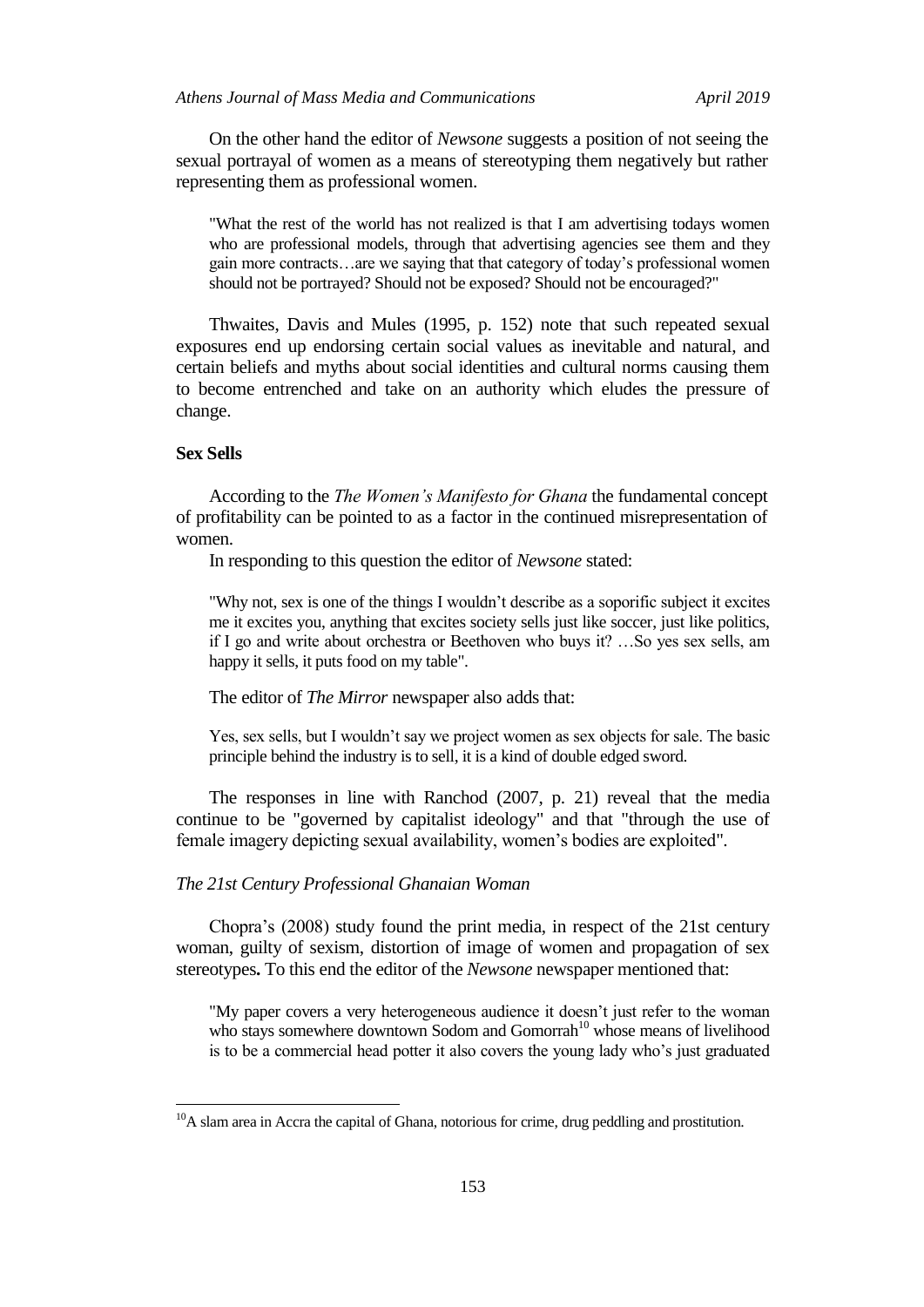from Med [Medical] school and she works in a private clinic on the  $Transa<sup>11</sup>$ . So it depends on which aspect of society you are looking at, there are very professional women who have the balls of men today who are excelling from Creative Arts, to Medicine, to Politics to whatever, we also have women who are still basically relying on men for their survival. If a story is about a professional woman who is doing well we put it there as it is, if the story is about a sex worker we put it there as it is, if the story is about a professional model who has to showcase her body in a bikini for whatever professional reason she wants we put it there as it is".

This relates to Bainbridge's (1996) claim (as cited in Thurm, 2001) that the "in thing" for today's media is to project the strength of the female portrayed, mentioning that even though the media continue to parade outstandingly beautiful girls they are presented as strong women willing to take their destiny into their own hands. The editor of *The Mirror* also adds to Bainbridge's assertion by mentioning that:

"Today's professional woman can be found everywhere from Makola to Parliament…*The Mirror* makes a conscious effort to fish out for newsmakers and achievers to serve as role models to the youth especially to the young girls".

Such a claim tends to support the cause of the *Women's Manifesto of Ghana*, which according to Zaney (2012), has since 2004 been used by several Ghanaian and African women's right groups to advocate for social change and increase in women's presence in public life as a means to strengthen democracy and to make policy-making processes more representative of wider sections of the population.

#### **Conclusion**

The study suggests that in spite of the changing roles of women in today's society, newspapers using themes such as pose, facial expression and clothing, still portray women as sex objects for sale. The study, based on responses by the editors suggests that the media is likely to continue using of the female body as a tool for selling news. Women add that though the representations strengthen social construct, they refuse to see themselves as such.

The study calls for a combined conscious effort from government, regulatory bodies, the media and society to experience a meaningful change.

Future researchers should focus on analysing images of women from other media sources such as television or the internet, so as to present a broader picture of the representation of Ghanaian women in the media.

Furthermore, studies could be directed to a comparative study of private and state owned media portrayal of women. It is important to note that all three newspapers portrayed stereotyped images of women. However sex role depictions especially with regard to portraying women as sexy seductresses were portrayed more frequently by the two private owned newspapers.

1

 $11$ One of Accra's high society residential areas.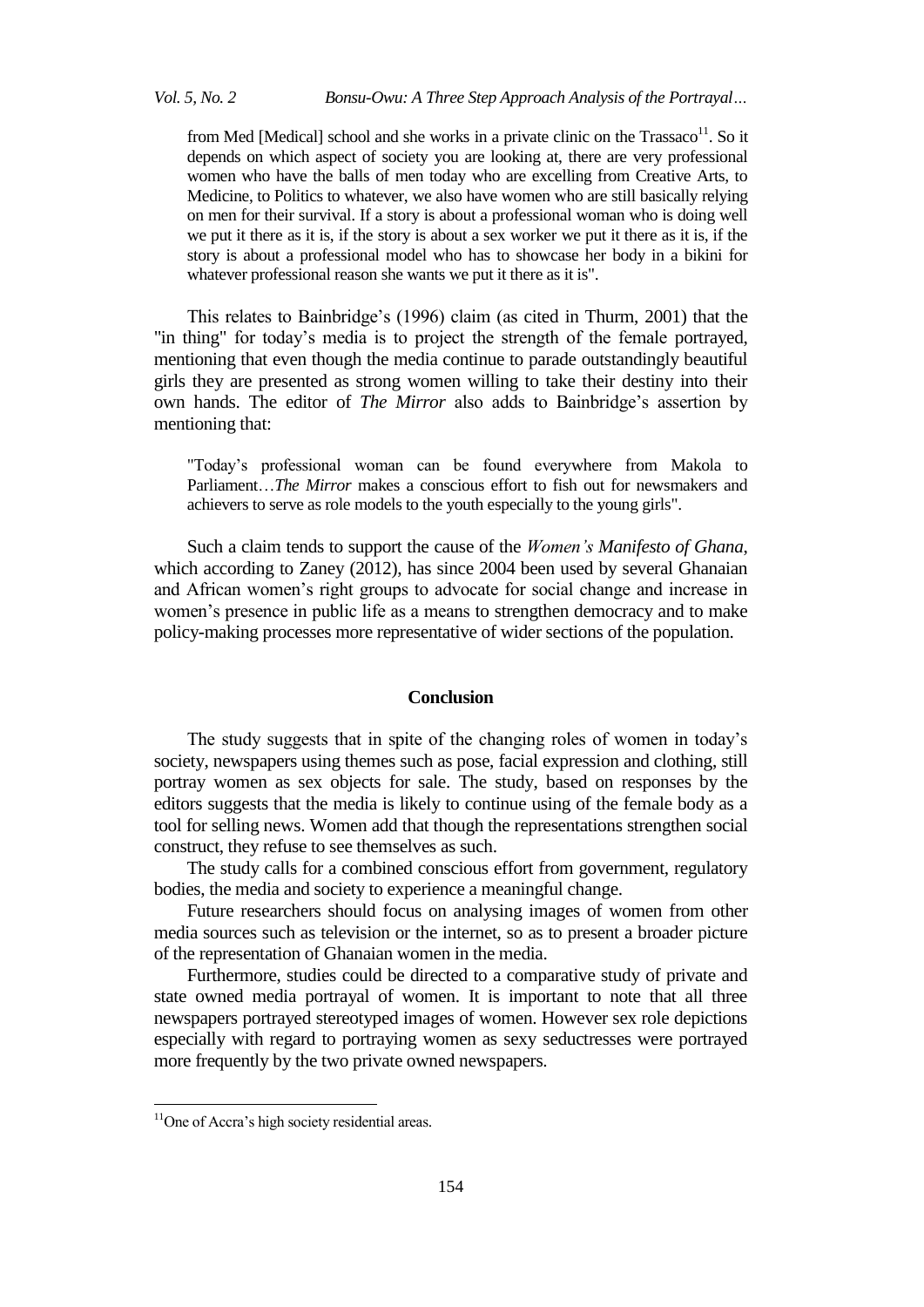Finally, future studies could be done to widen the scope by attempting a cross cultural study of female respondents from tertiary institutions or even a comparative study between female students of a public and a private university to help establish the stand of women on such portrayals.

# References

- Asamoah, G. (1980). *The Overage of Women in Three Ghanaian Newspapers. Daily Graphic, Ghanaian Times and The Mirror* (Unpublished work).
- Blaha, E. (2009, November 1). *The Portrayal of Women in Magazine Advertisements across Four Different Women᾽s Magazines*. Retrieved from www.kon.org.
- Chopra, A. (2008, March 17). *Portrayal of Women in Print Media*. New Delih, Delih, India. Retrieved from http://www.responsenet.org>.
- Cronn-Mills, D. (2009). *Sex Sells: A Content Analysis of Women in Magazine Advertisement*. Minnesota State University, Mankato.
- Enu-Kwesi, F. (2006). *Social Research in Policy Formulation*. Centre for Development.
- Gallagher, M. (n.d.). *The Image Reflected by Mass Media: Stereotypes, Images of Women in the Mass Media*. The Open University, United Kingdom. International Commission for the Study of Communication Problems, UNESCO.
- Given, L. M. (2008). *The Sage Encyclopedia of Qualitative Research Methods*, Vol. 1 and 2. Ed. K. Saumure. University of Alberta, USA: Sage Publications.
- Goffman, E. (1978). *Gender Advertisements*. Cambridge, MA: Harvard University Press.
- Hammond, F. E. (1999). *Portrayal of Women in the Press: A Content Analysis of The Mirror of 1994 and 1997*. School of Communication Studies, University of Ghana, Legon.
- Iyengar, S. (1991). *Is Anyone Responsible? How Television Frames Political Issues*. Chicago: University of Chicago Press.
- Johnson, R. B., & Christensen, L. B. (2008). *Educational Research: Quantitative, Qualitative, and Mixed Approaches* (3rd ed.). Thousand Oaks, CA: Sage Publications.
- Jooste, C. (2007). *An Analysis of the Representation of Female Athletes in selected South African Print Media from February 2006 to June 2006*. Faculty of Arts at the Nelson Mandela Metropolitan University.
- Kang M. E. (1997). The Portrayal of Women᾽s Images in Magazine Advertisements: Goffman᾽s Gender Analysis Revisited. *Sex Roles*, *37*, 979-996.
- Kimani, R. W. (2009). *Does Gender Matter? A Content Analysis of the Coverage of Ghanaian Politicians by the Daily Graphic*. (Master's Thesis). University of Ghana, School of Communication Studies, Legon.
- Lindlof, T. R., & Taylor, B. C. (2002). *Qualitative Communication Research Methods*. Thousand Oaks, Calif: Sage Publications.
- Lindner, K. (2004). Images of Women in General Interest and Fashion Magazine Advertisements from 1955 to 2002. *Sex Roles*, *51*, 390-421.
- Mensa-Bonsu, F. (1992). *Images of Inequality in the Media: A case Study of the Portrayal of Women in the Weekly Spectator in 1974 and 1986* (Unpublished work).
- Neuendorf, K. A. (2002). *The Content Analysis Guidebook.* Thousand Oaks, CA: Sage Publications.
- Nwagbara G. U. (2006). Cultural Stereotypes in Nigerian Print Media Advertisements. *Global Journal of Humanities*, *5*(1&2), 21-25.